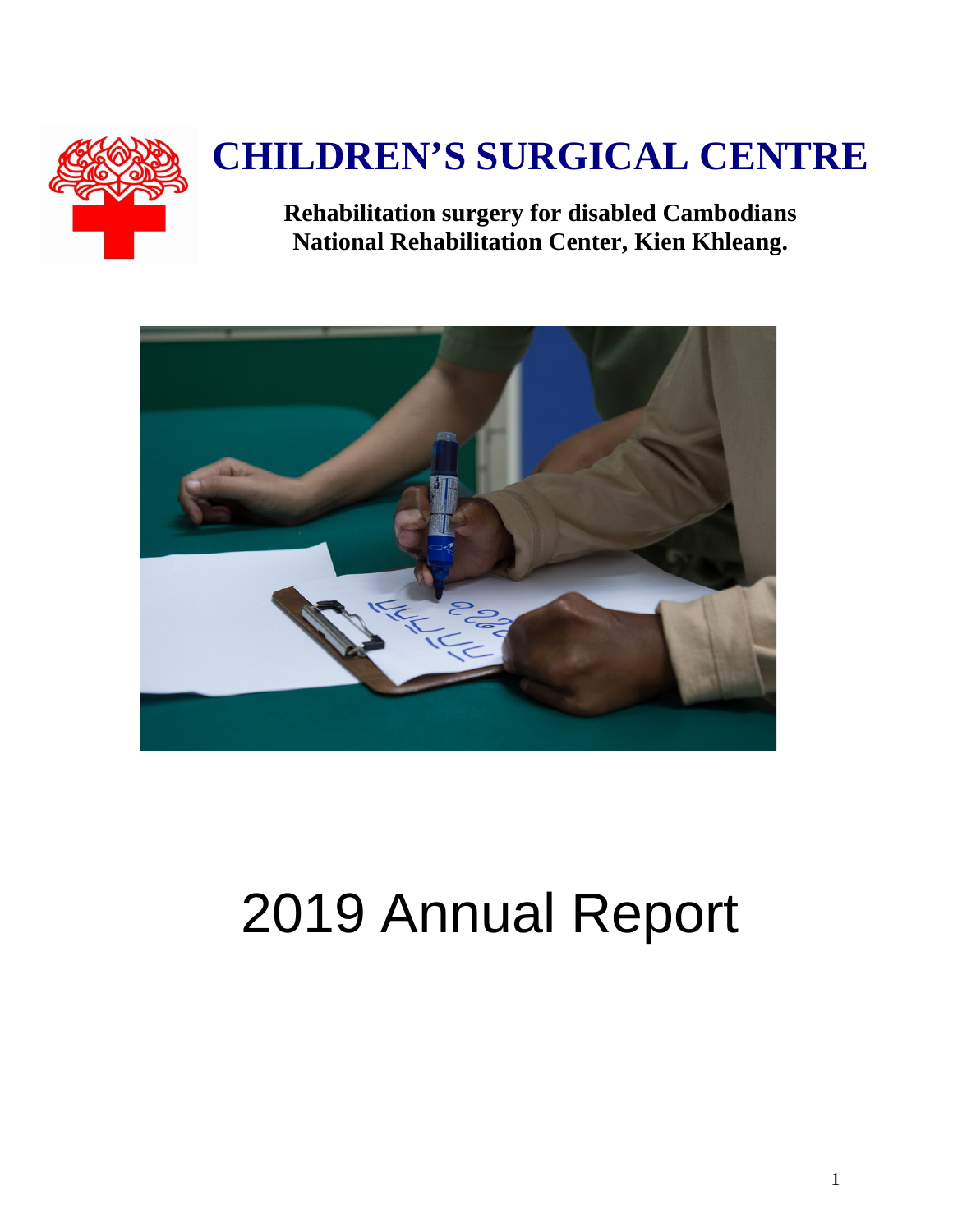### **Contents**

|  | Page number |
|--|-------------|
|--|-------------|

| <b>Cover Page</b>                                                                                                                                                                                                                                                                                                                              | 1                                                                                            |
|------------------------------------------------------------------------------------------------------------------------------------------------------------------------------------------------------------------------------------------------------------------------------------------------------------------------------------------------|----------------------------------------------------------------------------------------------|
| <b>President's Report</b>                                                                                                                                                                                                                                                                                                                      | 4                                                                                            |
| <b>Chief Executive Officer's Report</b><br>- Preamble<br>- Thanks<br>- Site and Facility Considerations<br>- Numbers of Operations and Consultations<br>- Scope of Services<br>- Patient Referrals<br>- Outreach Services<br>- Equipment Donated and Purchased<br>- Visiting Consultants<br>- Visiting Students<br>- CSC Staff and Conferences | 5<br>6<br>6<br>$\overline{7}$<br>$\overline{7}$<br>8<br>8<br>8<br>8<br>$\boldsymbol{9}$<br>9 |
| <b>Chief Financial Officer's Report</b><br>- Preamble<br>- Income and Expenditures 2019<br>- Assets<br>- Cost Control<br>- Financial Viability<br>- Financial Monitoring<br>- Funding Initiatives                                                                                                                                              | 10<br>11<br>11<br>12<br>12<br>12<br>12                                                       |
| Statement of Income, Expenditures, and Fund balance                                                                                                                                                                                                                                                                                            | 13                                                                                           |
| Draft Profit & Loss Budget vs Actual Report 2019                                                                                                                                                                                                                                                                                               | 14                                                                                           |
| <b>Seniority Payment 2020</b>                                                                                                                                                                                                                                                                                                                  | $15 - 16$                                                                                    |
| <b>Children's Surgical Centre Staff List</b>                                                                                                                                                                                                                                                                                                   | $17 - 20$                                                                                    |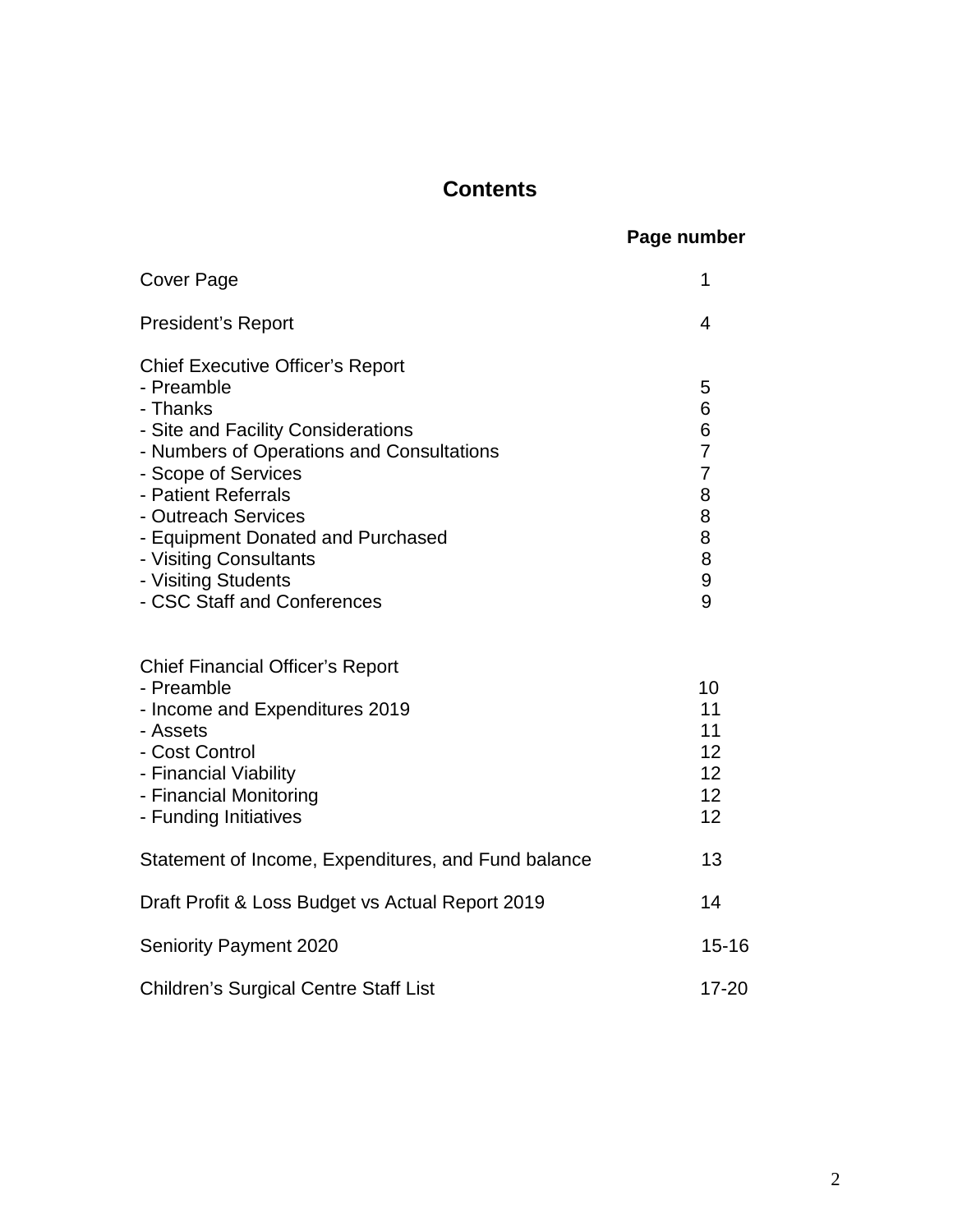*Mark M Moser MD FRCPC Board President Markmoser57@hotmail.com Phone: (561) 845 7432 Mobile: (561) 847 1781*

*Dr. Jim Gollogly, OBE Chief Executive Officer Children's Surgical Centre Phnom Penh, Cambodia jim@csc.org Mobile: (855) 12 979 214*

*KanyapakReinvetch Chief Financial Officer Children's Surgical Centre Phnom Penh, Cambodia kanya@csc.org Mobile: (855) 12 710 789*

*Jim Carmichael Secretary jim@JEcarmicheal.com Phone: (907) 486 6874 Mobile: (206) 3216395* 

*Prof. Massey Beveridge BA M. Phil, MD DTM&H, FRCSC Professor of Surgery University of Toronto Massey.beveridge@gmail.com*

*Prof. Nabil Samman FRCS (Edin), FDRS (Eng) Professor of Oral and Maxillofacial Surgery University of Hong Kong nsamman@hku.hk*

*Prof.Michael G. Irwin Professor and Head of the Department of Anaesthesiology University of Hong Kong mgirwin@hku.hk*

*Eugene Gollogly Steiner Books Ltd. USA gene@steinerbooks.org*

*DrLaraghGollogly, MD, MPH. Editor, WHO Bulletin, Geneva, golloglyl@who.int*

*Dr. Saqib Noor Birmingham Children's Hospital Birmingham, UK saqibnoor@doctors.org.uk;*

## **Annual Report 2019**

# **Children's Surgical Centre**

Chief Executive Officer Dr James Gollogly, OBE, FACS, FRCSC Chief Financial Officer **Mrs Kanyapak Reinvetch** Manager of Reconstructive Surgery Department Dr Oy Heang Manager of Anesthesiology Department Mr Kong Kop Manager of Ophthalmology Department Mrs Bee Sokngin Manager of ENT Department **Dramager** Dr Touch Davy Manager of Administration Department Mr Sok Menglong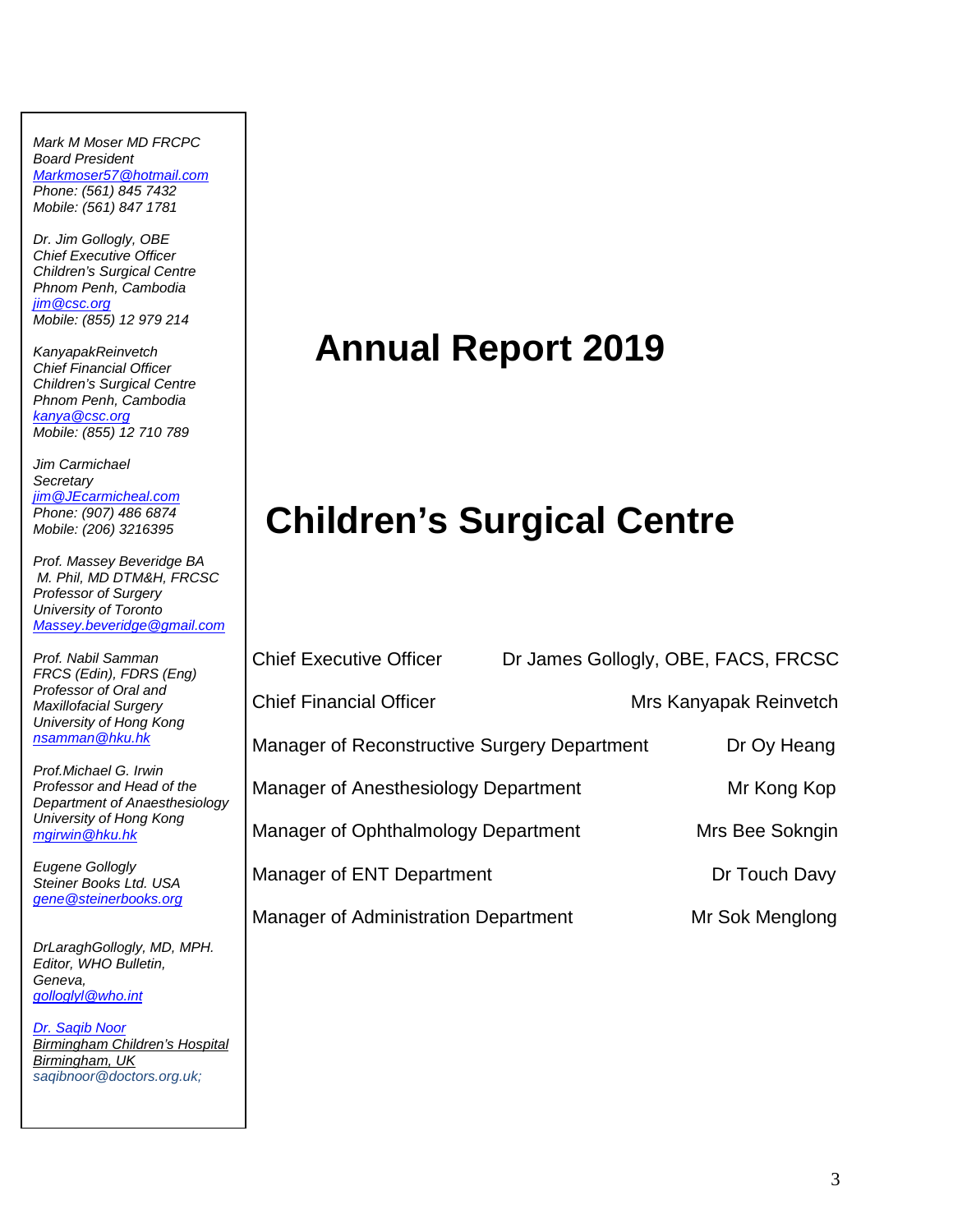#### **Children's Surgical Centre**

Kien Khleang National Rehabilitation Centre Route 6A, Sangkat Chroy Changvar Phnom Penh, Cambodia www.csc.org

#### President's Report

CSC has continued to grow as a referral center for complex surgery throughout 2019. We are grateful to the many teams who have developed our skills in spine surgery, brachial plexus injury repair, total joint replacement, limb lengthening procedures, retinal surgery and complex ear surgery among others. Our Khmer surgeons now operate at a high level and are teaching surgery internationally, an amazing accomplishment which would not have been possible without the dedication of our CEO, our surgical fellows, many volunteers and most importantly our generous donors. Thank you all.

As the new year begins, CSC has the unwanted and monumental task of finding a new home to continue our mission of rehabilitative surgery for the underprivileged and teaching our Khmer staff to ensure the efforts are sustained. I hope our donors will rise to the challenge and allow us to build a home of our own. Those of you who can, please reach deep and help us continue the life changing work going on every day at CSC. For those of us who are fortunate enough to spend time at the hospital, the look on the faces of the children and parents whose lives have been changed forever is enough reward to do what we can.

Thank you for your continued support and helping us through what will be a challenging year.

Dr Mark Moser Board President Children's Surgical Centre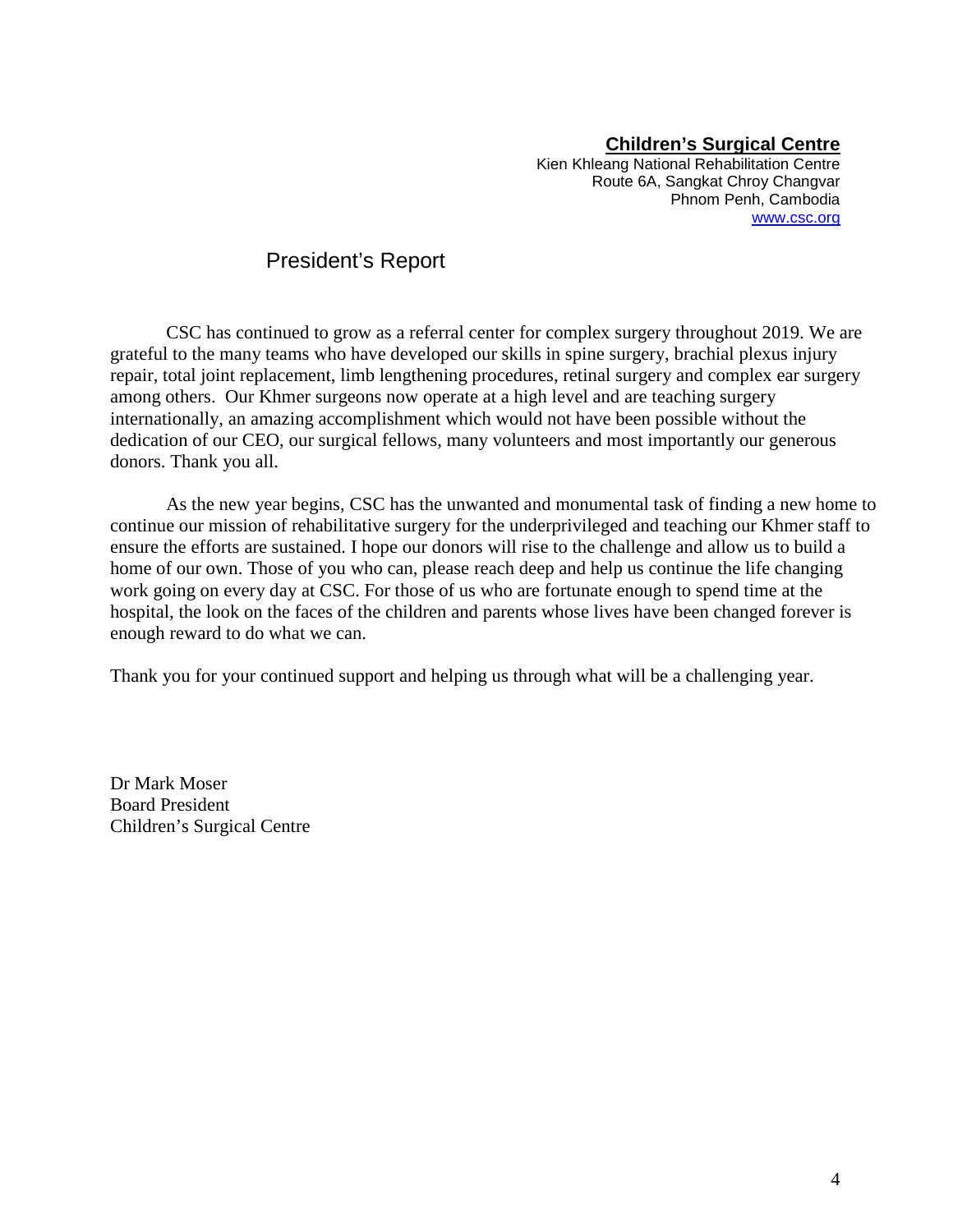### **Chief Executive Officer's Report**

#### **Preamble**

Phnom Penh is still booming in 2019, although rumor has it that the spigot of money from China has been turned off, and very little further investment will be forthcoming, although current projects will continue. Unfortunately, it appears that the money which bought our site at Kien Khleang has already been paid, and we have been recently informed that the site will become the host of 1 seventy story building, and 4 forty story buildings, of which one has already been sold-out. So much for the "Chinese Motor Company" which was initially said to have bought the site.

So far as we are now aware, the Ministry of Social Affairs has already started construction of some buildings at the Bantay Prieb (Home of the Dove) site in Ang Snoul district, which is located in close proximity to the site which we still rent until the end of January 2020, where we lodged the Acid Burn Victims in CASC. This is 24 km out of Phnom Penh to the South West on Route 4, and driving there takes approximately 1.5 hrs from our current site. It is worse than the site 25 km away on Route 6A as far as transportation goes, as first we have to go through the center of the city, and then past the airport. The most recent public news from the Ministry is that the maximum time for full construction of the new site will be 2 years, but it is hard to rely on such information. We have, of course, been assiduously attempting to find another site more central to the city, and although we have had several bites, nothing definite has so far been arranged.

Activity at Kien Khleang has been much the same as last year, with just under 4,000 operations and 33,000 consultations, but donations have fallen about 30%, with many large donors ceasing support as their commitments ended, or businesses closed. The Board will be reviewing and discussing this matter at some length.

The scope of surgery has continued to expand, with more international visiting surgeons teaching more advanced operations, and with 2 Kadoorie Fellows in Orthopaedics: Drs James Shelton and Sara Dorman, but again none in ophthalmology or ENT. Dr Saqib Noor has not yet returned to work full-time with us, although he has finished his formal training as an orthopaedic surgeon, but we expect him to return in 2020. Dr Brian Moore and his wife Ellen Interlandi are again spending 3 months of their retirement in Phnom Penh, and are great helps in the running of CSC. Ms Lindsay Bownik has done a great job as SRO, and wants to continue for a few more months, so we are grateful to have her continue as long as she wants. There have been very few changes in the local staff at CSC, which has certainly allowed us to progress in our skills.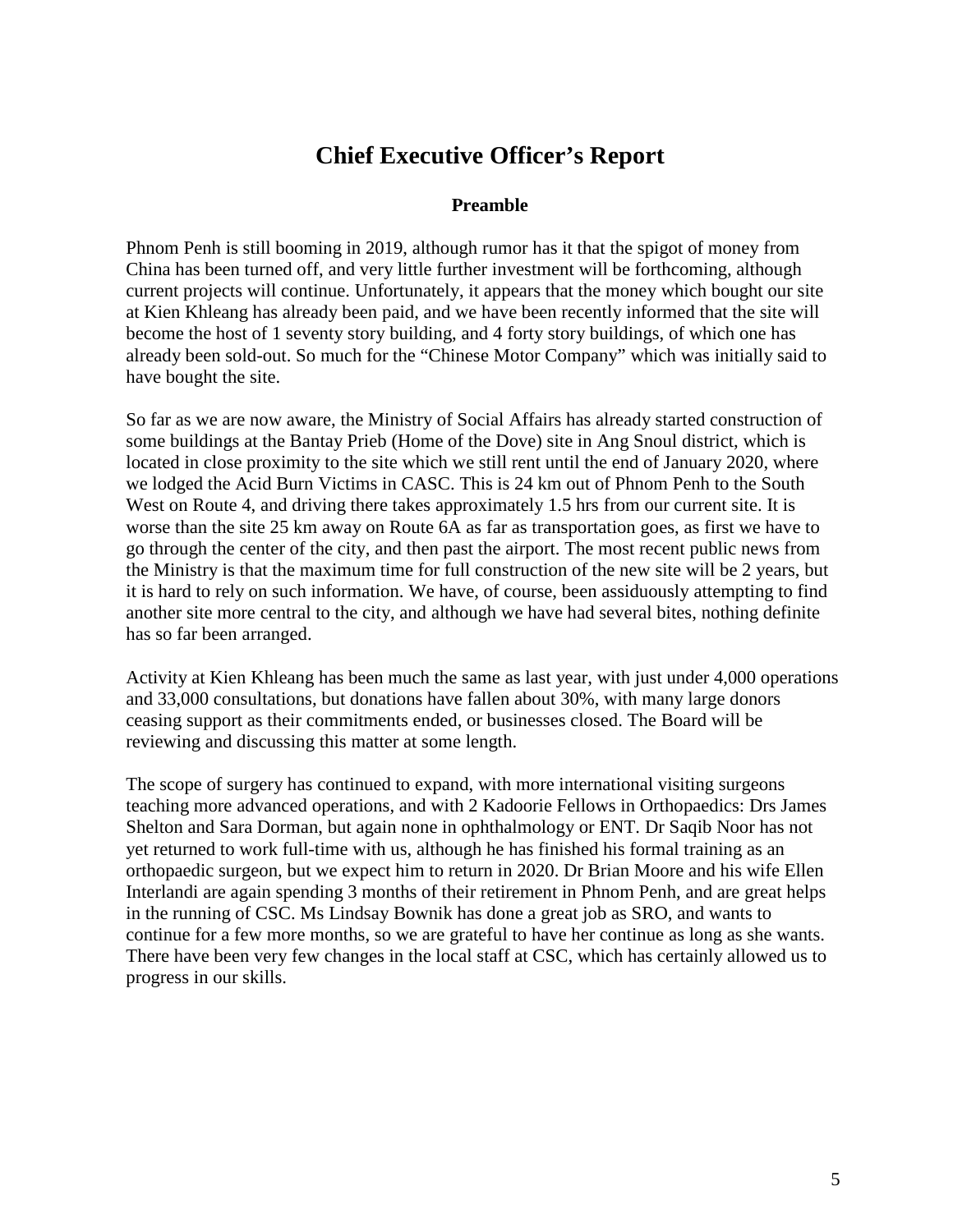#### **Thanks**

The Board of Directors would like to thank all donors for all their assistance during the year. Some donors wish to remain anonymous, but others include:

**Watsi,** for its crowd-funding donations which have again been our biggest support this year, and we hope they will not change their philosophy to exclude us.

**Dave and Kerry Rickards, the DAK foundation,** for their ongoing financial support, which now mainly comes through their new organization: "Partners for Equity".

**Dreyfus Charitable Foundation** for further support this year in the use of Dilantin.

**Vanda Sports Group, Ian Mullane, and Jan Ralph.** White Collar Boxing events have now ceased, as the fans have moved on to other similar events, but we have had great support from Vanda still.

**Braxton Stuntz Foundation**; Mike and Ruth Stuntz have been very generous in sharing their resources from the BSF with us.

**Smile Train** for continued support of our Cleft Lip and Palate surgical program, and for continuing to finance the attendance of some of our surgeons at expatriate conferences.

**Jacques Laperrousaz** for his many donations of food, supplies and equipment.

**Dr. Mark Moser & Mr. Chuck Monat** for their individual donations.

**Lutz and Hedda Franz Charitable Trust** very kindly continued to support our artificial joint program.

The **Kadoorie Charitable Foundation** is still supporting us, mainly through the Kadoorie Fellows Program.

**Vision Beyond Australia** supported our cataract program again for which we are grateful. **The Church of Latter Day Saints** once again gave us a very nice donation of equipment to be used primarily by the eye department.

Nick Gall continued to support us, and we are very grateful to him.

**FABBAs and Asia Brokers Charity** supported us from Hong Kong, as they have done before. **Rotary District 3450**, in Hong Kong, gave us great support and publicity this year, and we were very pleased with their attentions.

In addition, there have been **many other private donors** who have made financial contributions throughout the year, and who do not wish to have their names publicized, or whose names are too numerous to mention here, but we do hope they all received their recognition and thank you letters.

The Directors would also like to thank the local Khmer staff of Children's Surgical Center, for all their hard work in providing such good service during the year to the patients we have treated.

#### **Site and Facility Considerations**

As mentioned in last year's annual report, in 2010 when we planned the Vanda Wing, the Minister of Social Affairs signed to say we could use the site for 10 years, so we spent \$400,000 in construction, finishing in 2012. In mid-2018, we finished refurbishing our operating suites at a cost of about \$40,000, before finding out in September 2018 that the site had been sold, and we now know that the Ministry plans to relocate us 25km out of town. If we do move to the proposed new site, many of our staff will be unwilling to make the difficult 1.5hr journey, and a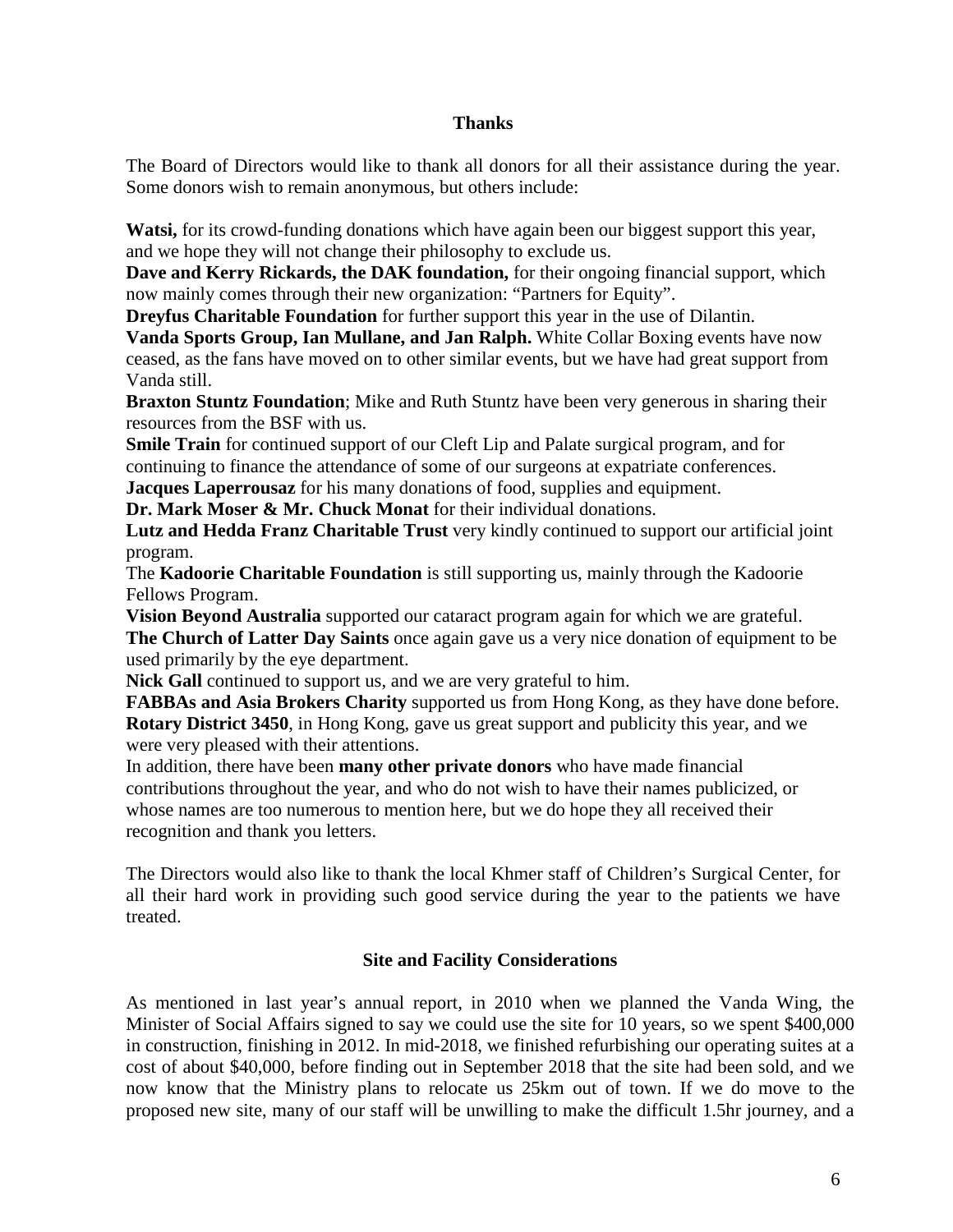vast majority of our patients will not be able to find us, so our activity will be seriously affected. The prospects for moving to a better site are improving, and will be discussed in the Board Meeting.

|                       | 2013   | 2014   | 2015   | 2016   | 2017   | 2018   | 2019   |
|-----------------------|--------|--------|--------|--------|--------|--------|--------|
| <b>Operations</b>     |        |        |        |        |        |        |        |
| <b>Rehabilitation</b> | 1,334  | 1,556  | 1,242  | 1,323  | 1,426  | 1,356  | 1,081  |
| Eye                   | 4,816  | 3,634  | 2,990  | 3,139  | 2,383  | 2,271  | 2,541  |
| <b>ENT</b>            |        | 160    | 232    | 244    | 209    | 294    | 255    |
| <b>Total</b>          | 6,150  | 5,190  | 4,464  | 4,706  | 4,018  | 3,921  | 3,877  |
|                       |        |        |        |        |        |        |        |
|                       |        |        |        |        |        |        |        |
| <b>Consultations</b>  | 2013   | 2014   | 2015   | 2016   | 2017   | 2018   | 2019   |
| <b>Rehabilitation</b> | 5,809  | 7,121  | 8,070  | 5,235  | 5,552  | 5,824  | 4,192  |
| Eye                   | 11,638 | 13,268 | 12,582 | 12,499 | 14,627 | 22,767 | 22,496 |
| <b>ENT</b>            |        | 3,121  | 3,931  | 4,824  | 5,139  | 6,611  | 6,320  |
| <b>Total</b>          | 17,447 | 20,389 | 24,583 | 22,558 | 25,318 | 35,202 | 33,008 |

#### **Numbers of Operations and Consultations**

#### **Scope of Services**

The eye department has been the busiest service again in 2019, with about the same number of consultations (22,000) and about a 10% rise in the number of operations. We have continued to encourage some of our ophthalmic nurses to perform some simple procedures, and we feel this is quite productive. There has been no real change in the staff doctors, except for Dr Bun Seng leaving to Thailand to get more experience, and the occasions on which we have "loaned" out one or other of our eye surgeons to Battambang Ophthalmic Clinic (BOC), when they have been short of a surgeon. The junior doctors have now completed 2 years of training with us, and at the end of 3 years, we expect them to probably move on.

The ENT surgeons have continued to develop their relationship with the audiology department of the University of Melbourne which has improved our resources for detecting and treating deafness in children, and we have had the usual visiting international surgeons coming during the year. Unfortunately, we have not been able to recruit a Kadoorie fellow to help expand our range of operations, but there is no doubt that our surgeons and services are continuing to improve in what they do, judging by the opinions of the visiting surgeons. In 2020, we do expect to introduce a new program of reconstruction for facial nerve palsies in conjunction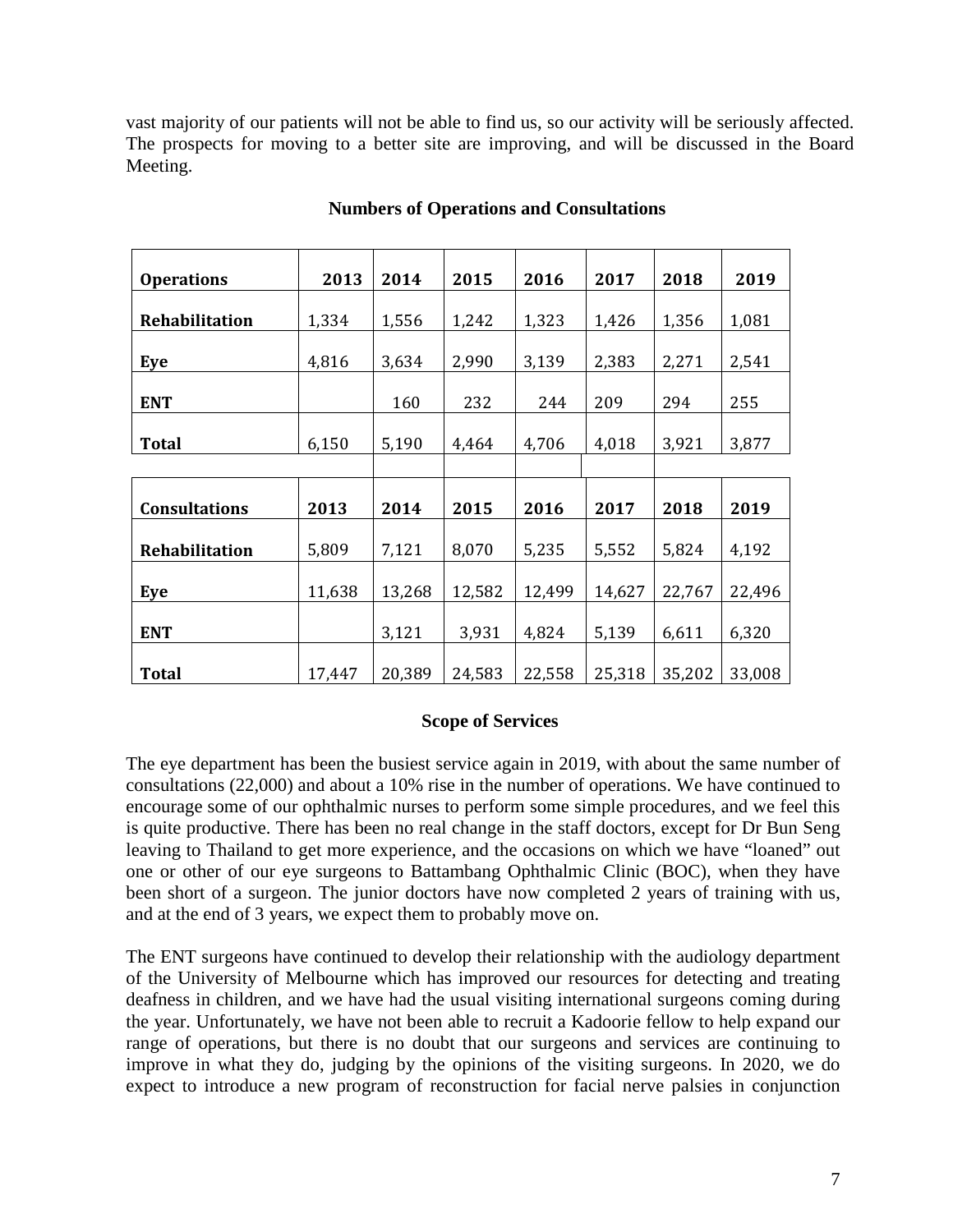with the French NGO "Sauver la Face", with whom we are already familiar, and this should be a busy program for the ENT department.

On the rehabilitation surgery side, we have had a visiting spine team every 3 months, mainly organized by Prof Ken Cheung from Hong Kong, which has allowed us to develop our skills and provide reconstruction to a lot of patients suffering from severe spinal deformities. The implants and instruments have been donated by L&K Biomed Co and we are very grateful for their support. Reconstructing Brachial Plexus Injuries (BPI) has continued to develop and our 2 surgeons will present their results at the Asia-Pacific Hand Surgery meeting in Melbourne in March. In 2020, it looks as though we will enter into an agreement with Permedica, an Italian medical equipment manufacturer, to use their total hip prostheses for the same price as we buy such prostheses from India, which will be a big boost to our hip program. Cleft surgery has continued at about the same rate as last year, but MEC patients are drying up, even though we have this year done another 3 from Laos.

#### **Patient Referrals**

Patients are referred to us mostly by word of mouth, from relatives, friends, previous patients, and various officials, but there is a steady increase in referrals of difficult cases from other hospitals, and also of people from remote areas through the agency of some organization or other. We have seen no real change in these parameters.

#### **Outreach Services**

Just as last year, no outreach surgeries have been done this year, as the roads are much better, and public and private transportation services have improved so much, so we let the patients come to us and operate only in Kien Khleang.

#### **Equipment Donated and Purchased**

The Wills Eye Hospital of Philadelphia donated an ophthalmic operating microscope which arrived this year in Cambodia, as did an ENT operating microscope from a retiring surgeon in Singapore, an Autorefractor and other eye equipment from the Latter Day Saints. For \$12,000, we did purchase an industrial washing machine and a dryer to attempt to economise on our routine expenses for all the laundry we do, and hopefully we will regain this capital expenditure over the next couple of years.

#### **Visiting Consultants**

The "Kadoorie Fellows Program" has continued to produce fruit, with Dr James Shelton and his wife, Dr Sara Dorman, both of whom are paediatric orthopods from Liverpool. They only planned to stay for 6 months, and regretted this when it was too late to change, and they had had a taste of the Cambodian lifestyle and the CSC working conditions. Dr Saqib Noor finished his fellowship in Toronto in June 2019, and we look forward to welcoming him back to CSC in 2020.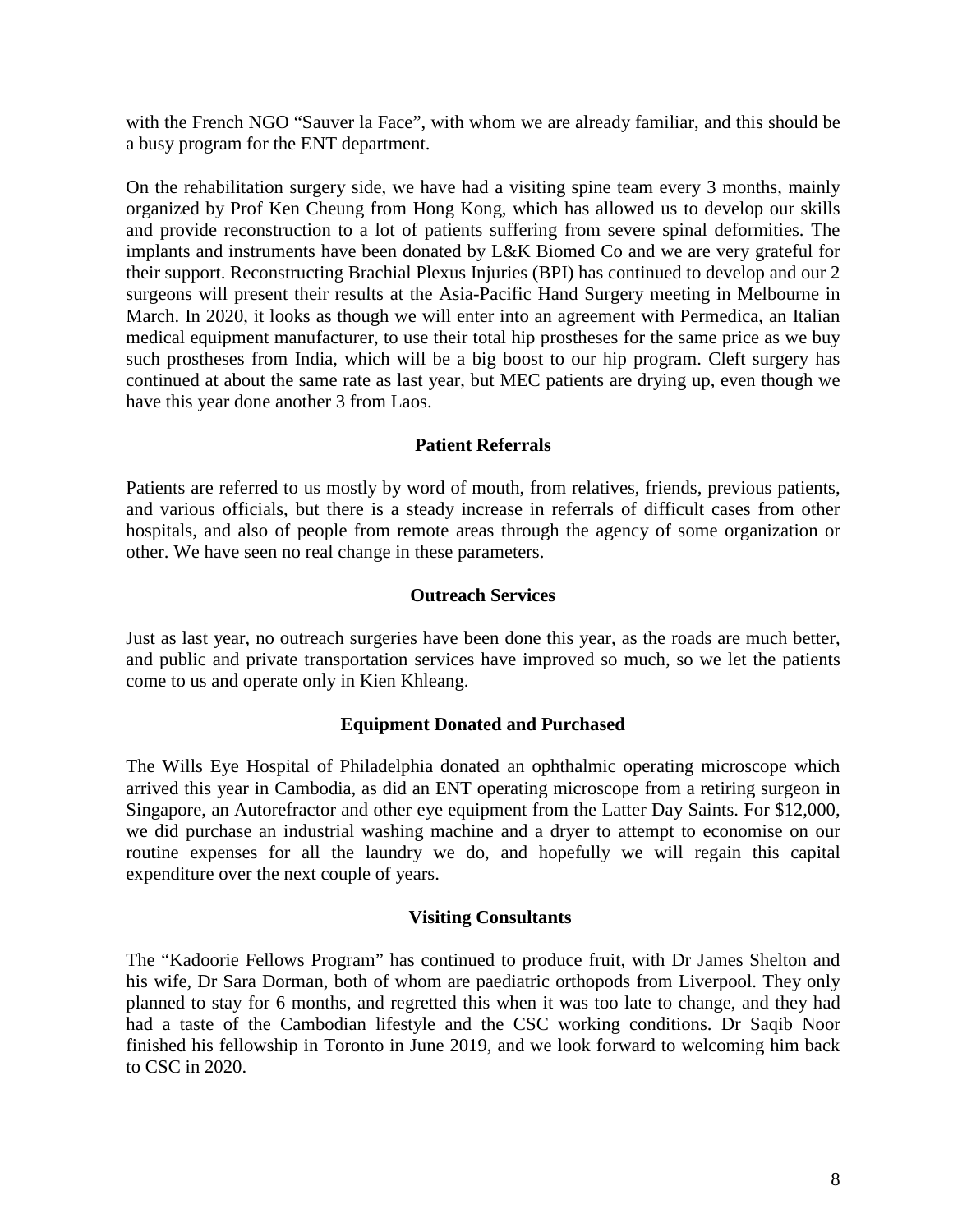Visiting expatriate surgeons for rehabilitation surgery included the "usual suspects" with the Toulouse team, the Singapore hand team, the Australian hand team, and Dr Josephine and her hand team from U of HK. Spine surgery was reinforced with the help of Prof Ken Cheung from the U of HK, and Prof CC Wong of Kuching again, and Total Joint surgery with Dr Gavin O'Neill from Singapore and Drs Robert Siorpaes and Thomas Herz from Austria. Then too, we had Professor Sharaf Ibrahim from Malaysia, who has already encouraged his colleagues to come and help us, not only in paediatric orthopaedics, but in other disciplines too. Dr David Awerbuck came again to help with ENT, as did 2 of the French teams, and a couple of Dr Sharaf's colleagues.

The expatriate eye surgeons Drs Kevin Winkle and Mark Nelson were supported by SEE International again, bringing surgical eye supplies as well as their expertise, and in 2020, we are expecting Dr Nate Roybal, another retinal surgeon, to come with his friends and hopefully, a donation of a new vitrectomy machine from Alcon.

#### **Visiting Students**

There were only 7 foreign visiting medical students in 2019, all of whom were very interested in being surgeons and what we do, as the trippers can now go elsewhere in Cambodia rather easily.

#### **CSC Staff and Conferences**

Our Khmer doctors have continued to receive further training outside of Cambodia, with 4 of them going to the Thai Cleft Conference in Khon Khen, Thailand, courtesy of Smile Train, Dr Sopheap went to a microsurgical course in Singapore, and Dr Yong-June had 2 months in Korea doing plastic surgery. One of our OR nurses, Dara, is currently receiving 2 months of training at the University of Toulouse, courtesy of Prof Fred Lauwers, as Pheaktra did last year, and besides presenting our usual half a dozen papers at the annual surgical conference in Phnom Penh, we also put on a 1 week spine workshop in CSC with the help of the University of Hong Kong. The North Korean program has continued in 2019, with 2 trips of our cleft team to Pyongyang and with us hosting and teaching 4 of their surgeons and anaesthetists here in CSC for 2 months, but they appear over-organised and we are making little progress in transferring skills.

**Dr. Jim Gollogly Chief Executive Officer**

(These 2 presentations on the web outline aspects of the current political situation): **https://www.aljazeera.com/programmes/101east/2019/11/cambodia-casinogamble-191128210128003.html**

**https://www.nytimes.com/2019/12/22/world/asia/cambodia-china-militarybases.html**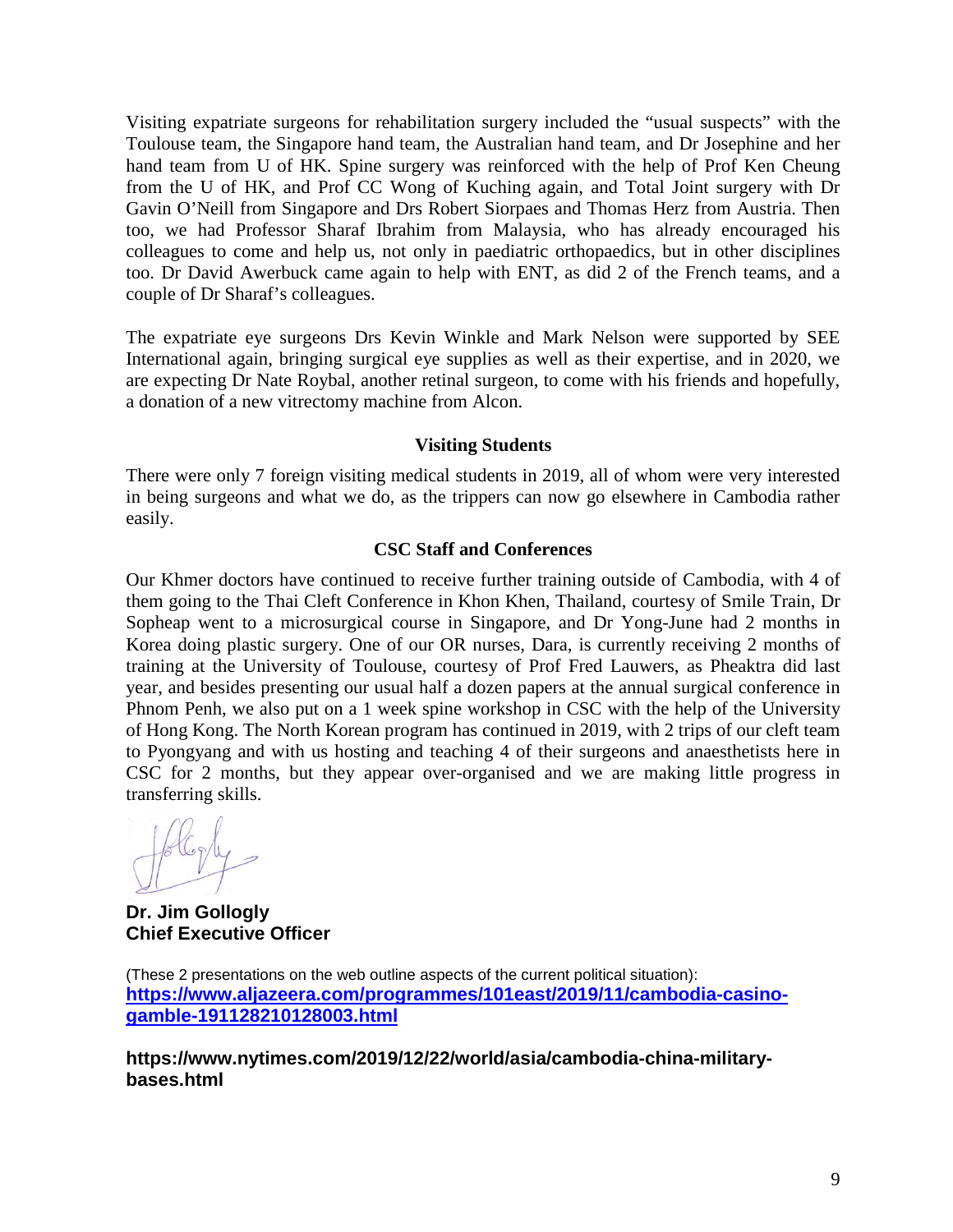### **Chief Financial Officer's Report**

#### **Preamble**

Cambodia has a new US-educated Minister of Taxation and is now both introducing new taxes, and demanding back taxes that many organisations, including CSC, did not know existed, and there has been a lot of confusion in 2019. However, CSC has now implemented a new labor law (Prakas 442 on Payment of Wages) which demands all enterprises pay employees/workers two times per month as from 1 January 2019.

At the end of year 2018, PWC, our auditors, asked us to send a letter to the Ministry of Finance and Economy (MOEF) to determine what kind of NGO CSC is: International (INGO) or Foreign NGO (FNGO). The MOEF sent letter back to us on 21 Jan 2019 declaring that CSC is a Foreign, not an International NGO, and so is subject to pay taxes such as Expat Staff salary tax, yearly road tax for vehicles (including back pay for 6 years), and vehicle import taxes (including back taxes for 10 years (if CSC sells vehicles). (Initially, CSC was classified as an INGO and 3 of our vehicles are so registered, and not subject to tax: we were never informed of any change of status). These import taxes will need to be paid if we sell our cars, but not if we donate them to the Royal Cambodian Government (RCG) or another NGO. For vehicles not registered as INGO, we paid \$9,260 in back taxes in 2019 and we now think all such taxes are paid up.

Another new labor law, Prakas 443, concerned "Seniority Payments". For employees/workers whose contracts are "Fixed Duration Contracts" (FDC), the "severance pay" is at least equal to 5% of the wages paid during the length of the contract. Article 89 (new) of the labor law, shall apply to those employees/workers whose contract is of "Undetermined Duration" (UDC) and concerns "seniority payments" which shall not exceed 6 months of the average net wages of each year. On 22 March 2019 this Prakas 443 was postponed due to all the confusion and uproar, and the payments are now to be initiated in December 2021 when Seniority Payments (equal to 7.5 days/each time and paid 2 times per year in June and December) will come into effect. So total new costs in 2019 were \$35,312 and CSC will pay \$40,280 in year 2020 (attached file page 15-16).

The Ministry of Labor and Vocational Training announced the minimum wage will be raised from \$182 in 2019, to \$191 in 2020, so increasing \$9. Inflation rate this year is 2.9%.

During the year 2019, we had 159 people working with us: 122 full time staff, 2 half time staff, 11 part time staff, and 24 DES Trainees for Surgery and Anesthesiology from the University of Health Sciences. 23 Staff resigned during the year, for reasons including making their own business, changing jobs and having no childcare. We have tried to reduce the costs of hiring new staff by trying to expand the roles of current employees, and we are to have 115 staff carried forward to 2020.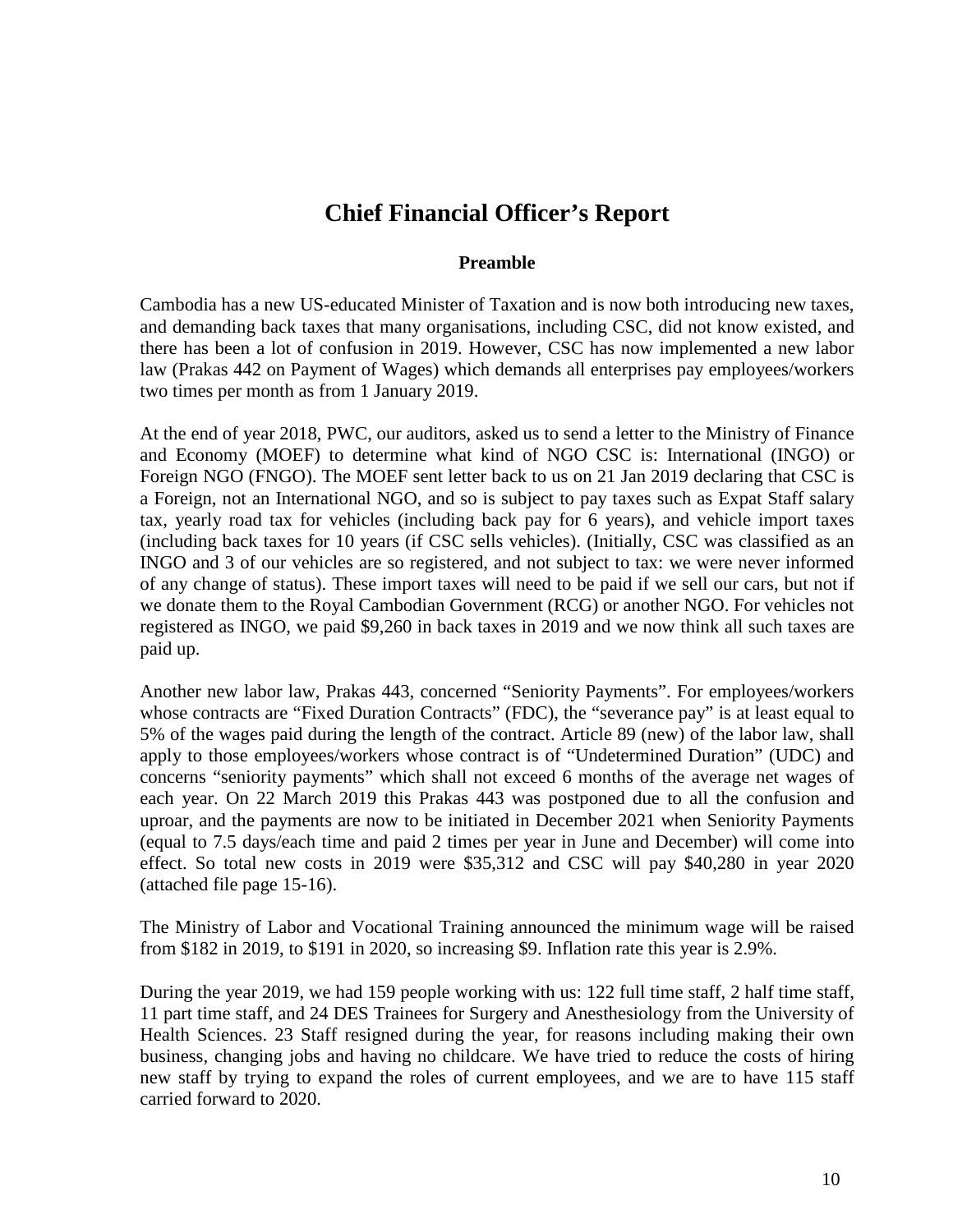#### **Income and Expenditures 2019**

In 2019 we had a total Income of USD 1.15 Million compared to USD 1.11 Million in year 2018. Our Income is slightly increased from last year, with the main reason being Interest Income \$92,091 from Creative Planning. Our Income from donors reduced by \$45,000 from last year, and so we called on \$200,000 funding from DAK out of \$700,000 in reserve.

We have a decreasing number of small donors:  $609/1,564/1,420$  donors by year 2019/2018/2017, resulting from decreases from Vanda Online in Hong Kong and Singapore. Those who donated more than USD \$10,000 comparison year 2019, 2018 and 2017 are:

|                |                                   |                     |                     | <b>USD</b>          |
|----------------|-----------------------------------|---------------------|---------------------|---------------------|
| No             | <b>Donor Name</b>                 | 2019                | 2018                | 2017                |
|                | <b>Watsi.org</b>                  | 297,486             | 300,751             | 547,268             |
|                | DAK Fondation via PFE             | 199,968             | 18,626              | 102,594             |
| 3              | Vanda Sport Group                 | 112,507             | 237,062             | 425,747             |
|                | Dreyfus Charitable Foundation     | 60,000              | 107,726             | 101,760             |
| 5.             | Jacques, Laperrousaz              | 58,537              | $\theta$            |                     |
|                | <b>Braxton Stuntz Foundation</b>  | 50,500              |                     |                     |
|                | Smile Train                       | 45,456              | 24,978              | $\overline{53,706}$ |
|                | Kadoorie Charitable Foundation    | $\overline{35,739}$ | $\overline{57,365}$ |                     |
|                | Monat, Charles                    | 25,000              | 50,000              | 50,000              |
| 10             | Rotary District 3450              | 24,964              |                     |                     |
|                | Moser, Mark                       | 20,322              | 20,266              | 20,000              |
| 12.            | Asia Brokers Charity Ltd          | 19,239              | $\Omega$            |                     |
| <sup>[3]</sup> | Vision Beyond Australia           | 15,729              | 17,296              | 17,325              |
| 14             | Gall, Nick                        | 12,200              | 12,000              | 10,000              |
| 15             | The Church of Jesus Christ of LDS | 11,148              |                     |                     |
| 16             | <b>Rotary Club Phnom Penh</b>     | 10,000              |                     |                     |
|                |                                   |                     |                     |                     |

Total Expenditures were USD \$1.37 Million (see details in Draft Profit & Loss Budget vs. Actual Report 2019, attached page 14). This year we managed to be under budget again.

#### **Assets**

Total Assets were \$0.98 Million/\$1.18 Million, when comparing years 2019/2018, represented by:

- 1. 6 Bank Accounts totaling USD277,888
- 2. 4 PayPal Accounts totaling USD29,001
- 3. Equity Investments (Creative Planning) USD654,047
- 4. Other Current Assets USD6,650
- 5. Equipment and Property USD18,481

The details can be seen in Statement of Income, Expenditures, and Fund Balance 2019, page 13.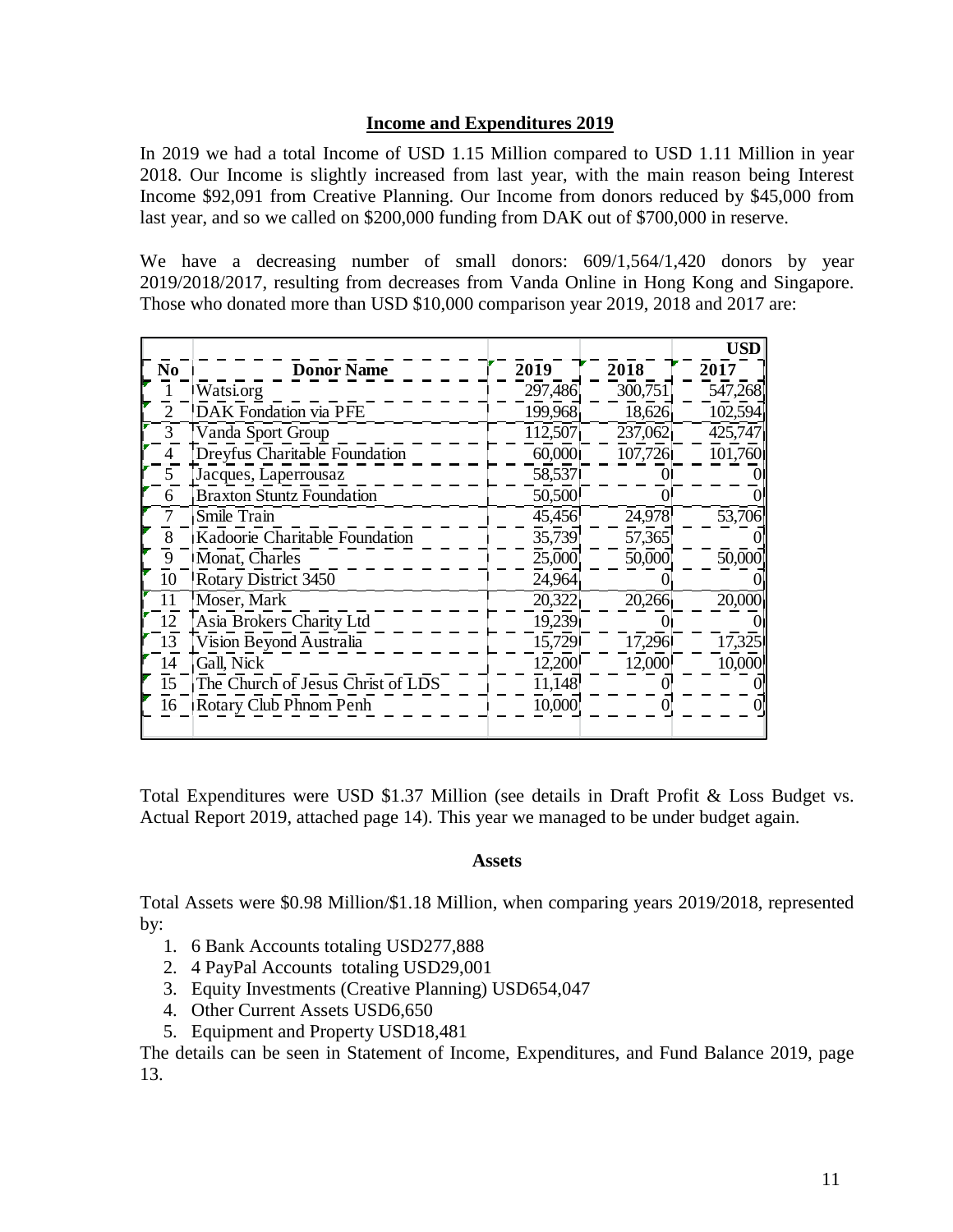#### **Cost Control**

We managed to stay under budget USD \$225,208 as can be seen in the financial details, mainly as a result of :

- 1. Medical Staff Salaries decreasing due to not filling up around 4 staff who were already budgeted in various department. By the end of year 2019, we had only 115 staff from a budget of 119 staff.
- 2. Medical Supplies Expense for Patients decreasing because of donations from SEE International and Visiting Surgeons. We also had donations in kind of food for patients and cleaning materials from a new "walk-in donor", Mr. Jacques Laperrousaz.
- **3.** Bio-Engineering Department expenses decreasing as Jack's salary reduced to half time in April 2019, and we bought less medical equipment as the result of eye equipment donations from the Church of Latter Day Saints.

#### **Financial Viability**

Watsi still supported us to a maximum of \$25,000 a month, so \$300,000 a year (in our MOU, it states that Watsi will not fund over 30% of our total budget). We withdrew \$200,000 from Dave and Kerry through Partners for Equity this year which will be deducted from our promised DAK funding of \$700,000. Vanda Sports Group has been raising funds for us since 2008 but now has been dissolved.

#### **Financial Monitoring**

We still using PWC for auditing us in years 2017-2019 from a BOD resolution and they will come to audit our Financial Statement for 2019 in the last week of March 2020.

#### **Funding Initiatives**

We are trying to approach rich Khmer personalities who own land and businesses in Cambodia. We asked OKNHA Ly Yong Phat for a donation of 1 hectare of land to build our new hospital for poor people. He said he doesn't want to support poor people as they never vote for him and also sue him about land issues all the time.

Cambodian Companies like to donate to politically linked NGOs such as Kantha Bopha Hospital, Angkor Hospital for Children, and the Cambodian Red Cross, and also donate for disaster relief within the country in return for recognition by the Cambodian Government. Trying to raising funds in Cambodia for us as an American NGO is very hard currently.

Lindsay, our SRO together with Nadia, a volunteer, is trying to raising funds through social media and fund raising platforms such as Facebook, Twitter, Instagram, AmazonSmile, LinkedIn, YouTube, and PayPal, but we have had no significant luck so far.

**Kanyapak Reinvetch, Chief Financial Officer**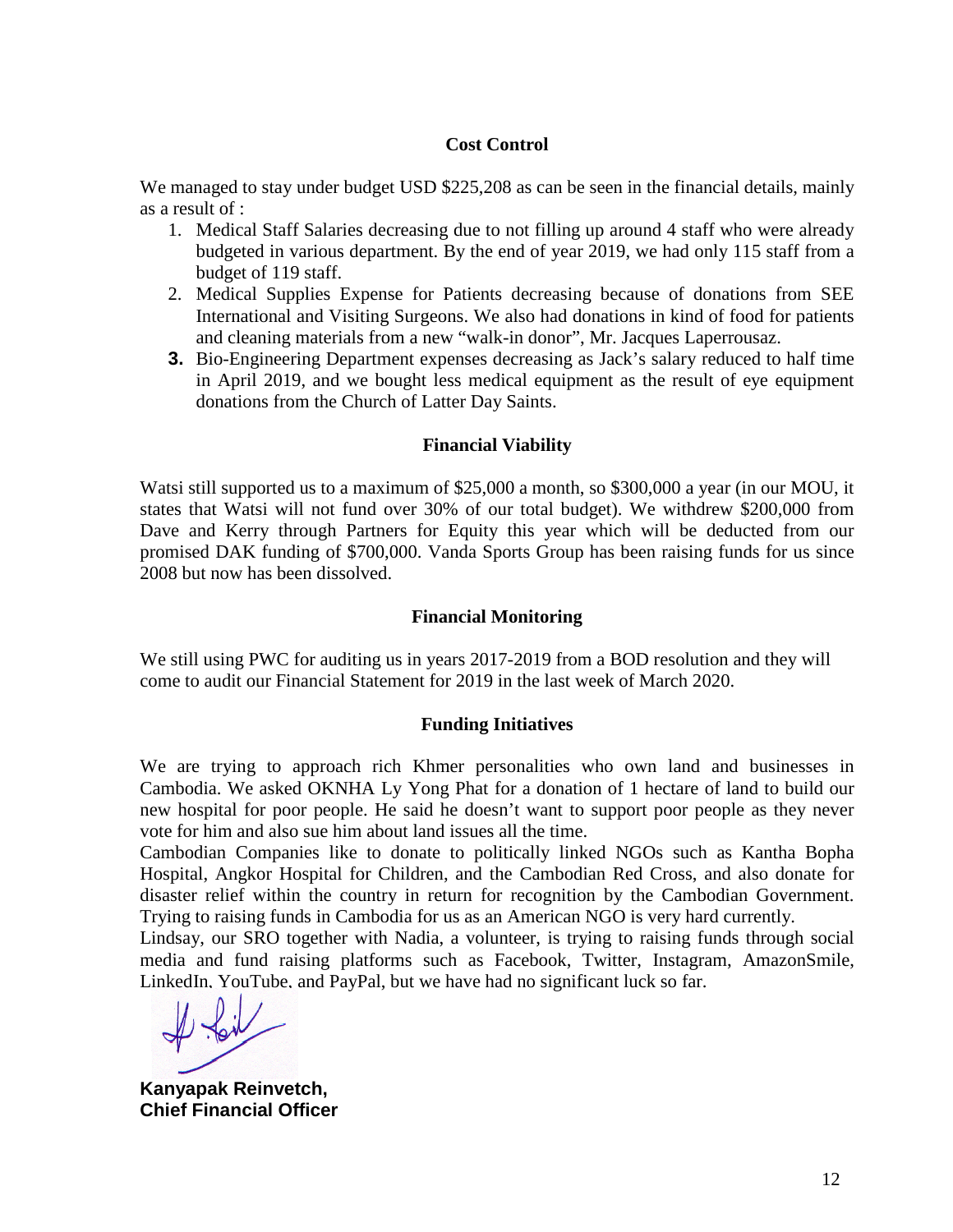|                        | <b>Children's Surgical Centre</b>                   |                   |                |
|------------------------|-----------------------------------------------------|-------------------|----------------|
|                        | Statement of Income, Expenditures, and Fund Balance |                   |                |
|                        | January through December 2019                       |                   |                |
|                        |                                                     | <b>Before PWC</b> | <b>Audited</b> |
|                        |                                                     | 2019              | 2018           |
|                        |                                                     | $USD(\$)$         | USD(\$)        |
| Income                 |                                                     |                   |                |
| <b>CSC</b>             | Income from donors                                  | 1,062,370         | 1,097,656      |
|                        | Interest income from CP                             | 92,897            | 8,368          |
|                        | Other income                                        |                   |                |
| Not CSC                | Income from ACF                                     | 5,400             | 9,548          |
| Not CSC                | Income from Camkids                                 |                   |                |
|                        |                                                     | 1,160,666         | 1,115,572      |
|                        |                                                     |                   |                |
| <b>Expense</b>         |                                                     |                   |                |
|                        | <b>Staff Salaries</b>                               | 950,306           | 942,546        |
|                        | Medical Consumables                                 | 185,783           | 208,425        |
|                        | <b>IOperating Cost</b>                              | 79,097            | 78,720         |
|                        | Repaires and Maintenance                            | 65,027            | 69,356         |
|                        | Utilities                                           | 33,826            | 36,186         |
|                        | Security and Cleaning                               | 19,045            | 6,675          |
|                        | Depreciation                                        | 14,081            | 19,350         |
|                        | Grant to NGOs                                       | 8,150             | 28,500         |
|                        | <b>Proffesional Fees</b>                            | 7,081             | 7,722          |
|                        | Medical Equipment                                   | 5,380             | 16,600         |
|                        | <b>IPayment for Survices</b>                        | 4,608             | 1,317          |
|                        | Office Equipment                                    | 1,700             | 2,916          |
|                        | <b>Training for Medical Staff</b>                   | 1,451             | 1,519          |
|                        | oss on fair value                                   | 212               | (10, 638)      |
|                        |                                                     | 1,375,747         | 1,409,194      |
|                        |                                                     |                   |                |
|                        | DEFICIT OF INCOME OVER EXPENDITURE                  | (215,081)         | (293, 623)     |
|                        | <b>FUND BALANCE, BEGINING OF THE YEAR</b>           | 1,194,376         | 1,487,999      |
|                        | FUND BALANCE, END OF THE YEAR                       | 979,295           | 1,194,376      |
|                        |                                                     |                   |                |
| <b>Represented by:</b> |                                                     |                   |                |
|                        | Cash and cash equivalents                           | 392,630           | 1,155,904      |
|                        | Property and equipment                              | 569,046           | 32,563         |
|                        | Advances and other receivables                      | 18,481            | 8,711          |
|                        | Deposits and prepayments                            | 3,853             | 634            |
|                        | Publically traded equity                            | 2,058             |                |
|                        | Accrued tax liabilities and other payables          | (6, 773)          | (3, 436)       |
|                        |                                                     | 979,295           | 1,194,376      |
|                        |                                                     |                   |                |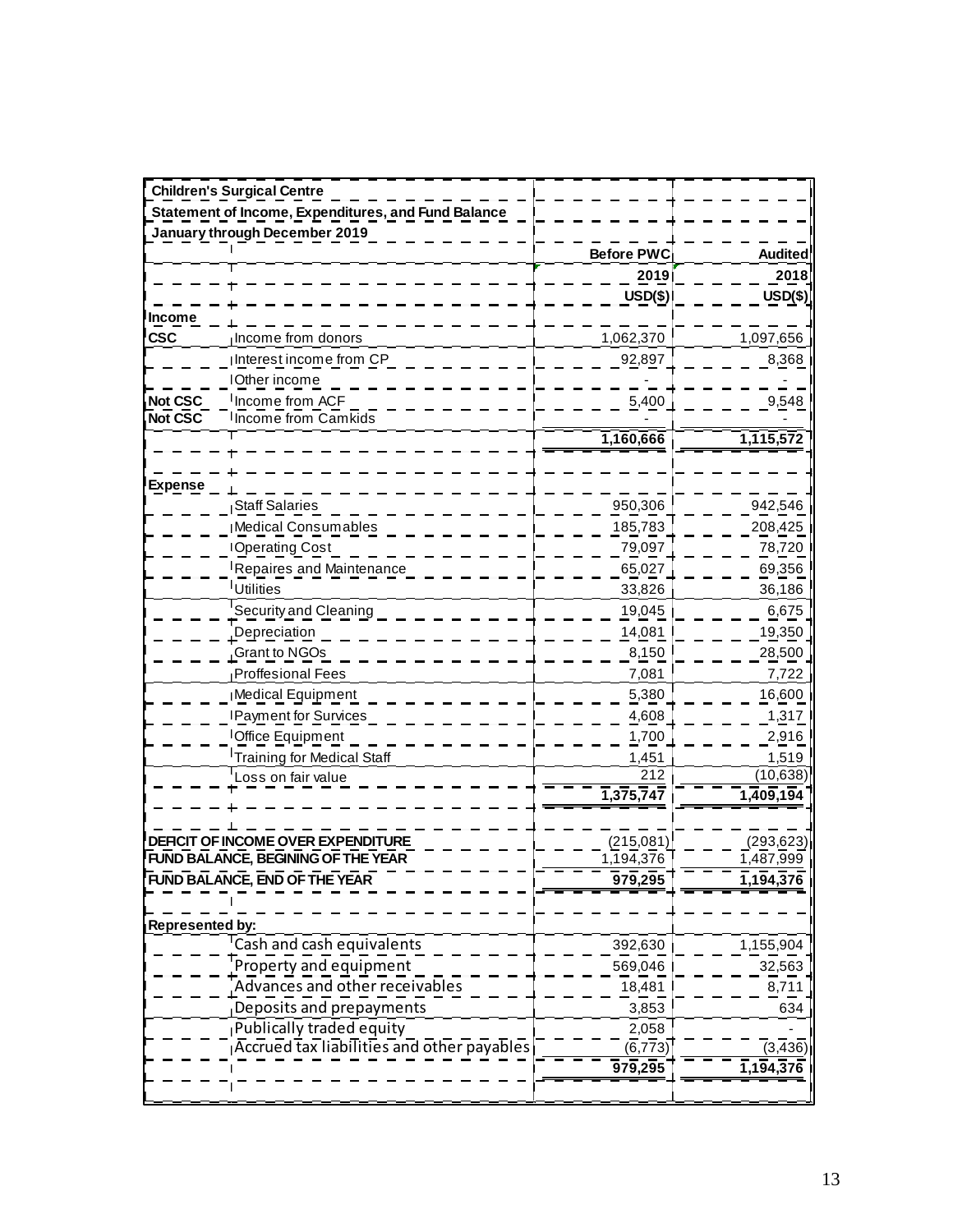| <b>Children's Surgical Centre</b>        |               |                             |                            |         |
|------------------------------------------|---------------|-----------------------------|----------------------------|---------|
| Profit & Loss Budget vs. Actual          |               |                             |                            |         |
| January through December 2019            |               |                             |                            |         |
|                                          |               |                             |                            |         |
|                                          |               |                             |                            |         |
|                                          | Jan - Dec 19  | <b>Budget</b>               | \$ Over Budget % of Budget |         |
| <b>Ordinary Income/Expense</b>           |               |                             |                            |         |
| <b>Income</b>                            |               |                             |                            |         |
| 500 - Donations                          | 1,067,769.66  |                             |                            |         |
| 550 - Interest & Dividends               | 92,896.81     |                             |                            |         |
| <b>Total Income</b>                      | 1,160,666.47  |                             |                            |         |
| <b>Gross Profit</b>                      | 1,160,666.47  |                             |                            |         |
| <b>Expense</b>                           |               |                             |                            |         |
| 4D10000 - Medical Salaries               | 767,039.51    | 895,650.57                  | -128,611.06                | 85.64%  |
| 4D11000 - Medical Consumables            | 185,782.87    | 234,600.00                  | $-48,817.13$               | 79.19%  |
| 4D12000 · Surgical Expenses to Chenda    | 1,700.00      | 2,400.00                    | -700.00                    | 70.83%  |
| 4D13000 - Staff Training                 | 4,607.83      | 12,000.00                   | $-7,392.17$                | 38.4%   |
| 4D14000 - Bio-Medical & Building Unit    | 122,612.19    | 153,231.00                  | $-30,618.81$               | 80.02%  |
| 4D15000 - Cook and Cleaner Salaries Unit | 34,933.00     | 37,088.00                   | $-2,155.00$                | 94.19%  |
| 4D16000 - Utilities                      | 33,825.91     | 39,720.00                   | $-5,894.09$                | 85.16%  |
| 4D17000 - Grant to Sunrise-New Hope      | 5,380.16      |                             |                            |         |
| 4l1000 - Management & Admin Salaries     | 75,173.95     | 83,263.45                   | $-8,089.50$                | 90.28%  |
| 412000 - Operating Costs                 | 77,633.52     | 77,280.00                   | 353.52                     | 100.46% |
| 413000 - Vehicle and Security Expenses   | 33,507.82     | 37,300.00                   | $-3,792.18$                | 89.83%  |
| 414000 - Professional Fees               | 7,081.00      | 8,000.00                    | $-919.00$                  | 88.51%  |
| 415000 - Office Equipment/R&M            | 1,451.00      | 3.000.00                    | $-1,549.00$                | 48.37%  |
| 416000 - Depreciation Expense            | 14,080.89     | 14,081.00                   | $-0.11$                    | 100.0%  |
| 417000 · Tax expenses                    | 10,723.63     |                             |                            |         |
| <b>Total Expense</b>                     | 1,375,533.28  | 1,597,614.02                | $-222,080.74$              | 86.1%   |
| <b>Net Ordinary Income</b>               | $-214.866.81$ | $-1,597,614.02$             | 1,382,747.21               | 13.45%  |
| <b>Other Income/Expense</b>              |               |                             |                            |         |
| <b>Other Expense</b>                     |               |                             |                            |         |
| 41700 - Currency Loss (Gain)             | 211.77        |                             |                            |         |
| <b>Total Other Expense</b>               | 211.77        |                             |                            |         |
| <b>Net Other Income</b>                  | -211.77       | 0.00                        | $-211.77$                  | 100.0%  |
| <b>Net Income</b>                        |               | $-215,078.58$ -1,597,614.02 | 1,382,535.44               | 13.46%  |
|                                          |               |                             |                            |         |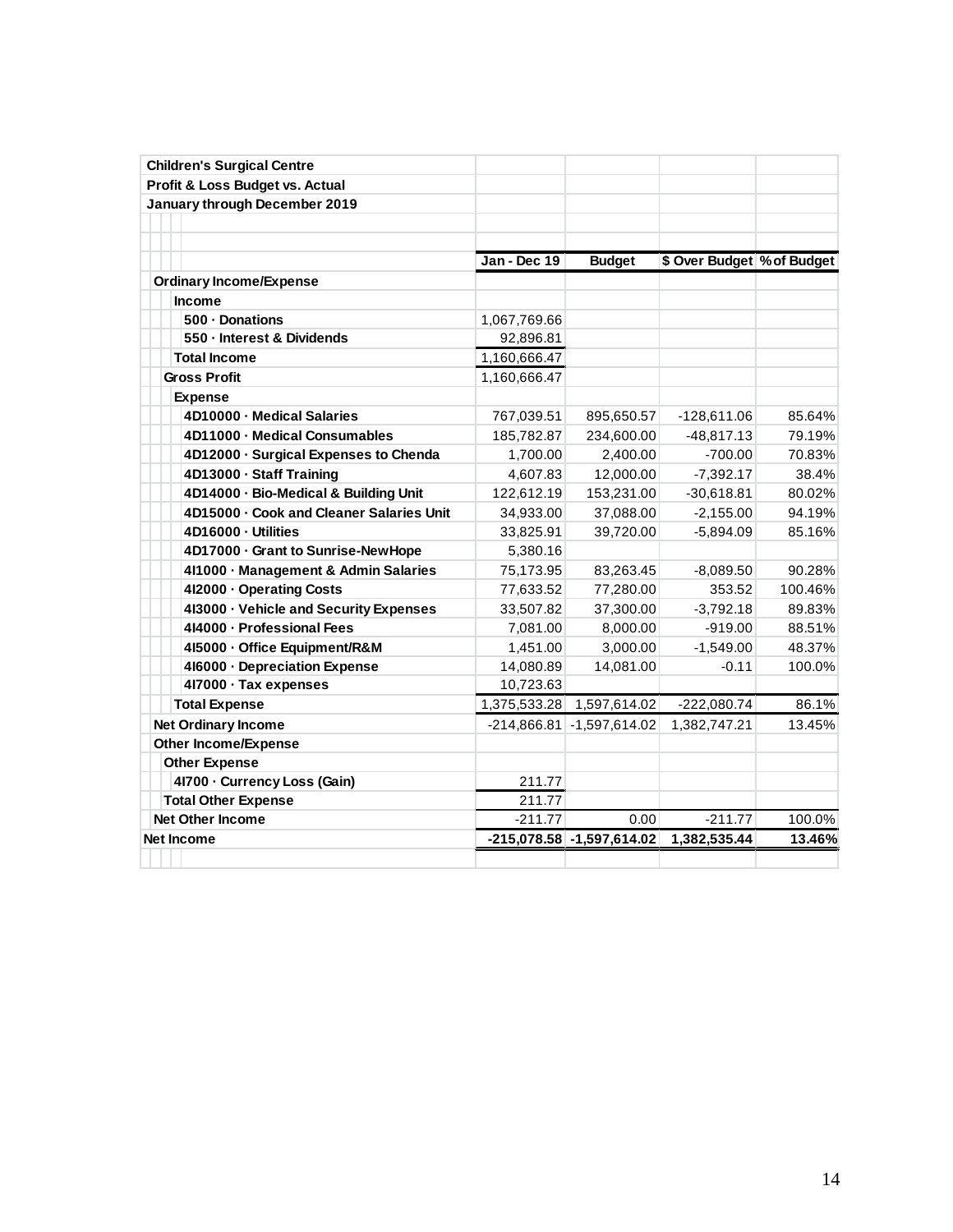|                | <b>Children's Surgical Centre</b>   |                                            |           |            |                                                                   |                          |                         |                          |           |                  |
|----------------|-------------------------------------|--------------------------------------------|-----------|------------|-------------------------------------------------------------------|--------------------------|-------------------------|--------------------------|-----------|------------------|
|                | <b>Seniority Payment 2020</b>       |                                            |           |            |                                                                   |                          |                         |                          |           |                  |
|                |                                     |                                            |           |            |                                                                   | <b>Seniority Payment</b> |                         |                          |           |                  |
| No             | Name                                | <b>Position</b>                            | 30-Jun-19 |            |                                                                   | 2019                     |                         | 2020                     | 31-Dec-20 |                  |
| 1              | James G. Gollogly                   | <b>CEO and Director</b>                    | \$        | 2,754      | \$                                                                | 31-Dec-19<br>2,753.94    | \$                      | $30$ -Jun-20<br>2,836.44 | \$        | 2,836.44         |
| $\overline{2}$ | <b>Huort Pich</b>                   | Assistant Surgoen                          | \$        | 65         | \$                                                                | 65.49                    | \$                      | 62.06                    | \$        | 62.06            |
| 3              | <b>Tea Sokleng</b>                  | Surgeon                                    | \$        | 107        | \$                                                                | 106.79                   | \$                      | 124.14                   | \$        | 124.14           |
| 4              | Kim Yinna                           | Head of Rec. Nurse Unit                    | \$        | 297        | \$                                                                | 297.12                   | \$                      | 312.12                   | \$        | 312.12           |
| 5              | Dun Norin                           | Anesthesiologist                           | \$        | 211        | $\overline{\mathbf{S}}$                                           | 210.63                   | \$                      | 225.14                   | \$        | 225.14           |
| 6              | Kanyapak Reinvetch                  | <b>CFO and Director</b>                    | \$        | 983        | \$                                                                | 983.37                   | \$                      | 724.54                   | \$        | 724.54           |
| 7              | Bee Sokngin                         | Manager of Oph. Dept                       | \$        | 267        | \$                                                                | 267.12                   | \$                      | 280.38                   | \$        | 280.38           |
| 8              | Em Hong                             | <b>Support Medical Staff</b>               | \$        | 86         | \$                                                                | 85.67                    | \$                      | 90.87                    | \$        | 90.87            |
| 9              | Sok Menglong                        | Administrator Manager                      | \$        | 311        | \$                                                                | 311.25                   | \$                      | 330.00                   | \$        | 330.00           |
| 10             | Chhour Long                         | Ophthalmologist                            | \$        | 24         | \$                                                                | 23.91                    | \$                      | 24.33                    | \$        | 24.33            |
| 11             | Ou Chengngiep                       | Surgeon                                    | \$        | 280        | \$                                                                | 279.53                   | \$                      | 294.55                   | \$        | 294.55           |
| 12             | Ros Sophy                           | Senior Ophthalmic Nurse                    | \$        | 236        | \$                                                                | 235.96                   | \$                      | 247.79                   | \$        | 247.79           |
| 13             | Seam Honglang                       | Cleaner                                    | \$        | 80         | \$                                                                | 80.48                    | \$                      | 83.65                    | \$        | 83.65            |
| 14             | In Sovutheara                       | Anesthesiologist                           | \$        | 425        | \$                                                                | 424.90                   | \$                      | 433.27                   | \$        | 433.27           |
| 15             | Thun Sieknaim                       | Cleaner                                    | \$        | 80         | \$                                                                | 80.48                    | \$                      | 82.21                    | \$        | 82.21            |
| 16             | Lim Konsot                          | Ophthalmic Assistant                       | \$        | 73         | \$                                                                | 73.27                    | $\overline{\mathbf{e}}$ | 77.60                    | \$        | 77.60            |
| 17             | Sim Phal                            | Electric Technician                        | \$        | 173        | \$                                                                | 173.08                   | \$                      | 178.27                   | \$        | 178.27           |
| 18             | Yut Samnang                         | Speechtherapist<br>Senior Ophthalmic Nurse | \$<br>\$  | 123        | \$<br>\$                                                          | 123.46                   | \$                      | 126.06                   | \$<br>\$  | 126.06           |
| 19<br>20       | Noch Channy<br>Keo Yemmony          | Surgeon                                    | \$        | 151<br>198 | \$                                                                | 151.44<br>197.56         | \$<br>\$                | 180.29<br>205.64         | \$        | 180.29<br>205.64 |
| 21             | Leav Simorn                         | Cook                                       | \$        | 83         | \$                                                                | 82.50                    | \$                      | 87.40                    | \$        | 87.40            |
| 22             | Som Chandiman                       | Senior Patient Inf. Officer                | \$        | 204        | \$                                                                | 203.65                   | \$                      | 207.69                   | \$        | 207.69           |
| 23             | Kong Chanthy                        | Ophtometrist                               | \$        | 57         | \$                                                                | 57.35                    | \$                      | 75.11                    | \$        | 75.11            |
| 24             | Men Simen                           | Maintenance & Driver                       | \$        | 103        | \$                                                                | 102.98                   | \$                      | 105.00                   | \$        | 105.00           |
| 25             | Deb Da                              | Driver/ Security/ Maintenance              | \$        | 58         | \$                                                                | 57.98                    | $\overline{\mathbf{e}}$ | $\overline{a}$           | \$        |                  |
| 26             | Prum Rith                           | Laboratory Technician                      | \$        | 134        | \$                                                                | 133.85                   | \$                      | 162.69                   | \$        | 162.69           |
| 27             | Chrin Saveoun                       | Nurse Anaethetist                          | \$        | 192        | \$                                                                | 192.40                   | \$                      | 198.17                   | \$        | 198.17           |
| 28             | Noun Sokhom                         | Cook                                       | \$        | 72         | \$                                                                | 72.40                    | \$                      | 75.29                    | \$        | 75.29            |
| 29             | Sem Ratha                           | Ophthalmic Nurse                           | \$        | 150        | \$                                                                | 150.00                   | \$                      | 178.85                   | \$        | 178.85           |
| 30             | Toun Phea                           | Senior Physiotherapist                     | \$        | 215        | \$                                                                | 214.90                   | \$                      | 223.56                   | \$        | 223.56           |
| 31             | Ly Sivpy                            | Patient Registrar                          | \$        | 76         | \$                                                                | 76.15                    | \$                      | 77.60                    | \$        | 77.60            |
| 32             | Chum Han                            | Nurse Anaethetist                          | \$        | 53         | $\overline{\mathbf{s}}$                                           | 53.20                    | \$                      | 58.83                    | \$        | 58.83            |
| 33             | Meas Sophal                         | Anesthesiologist                           | \$        | 258        | \$                                                                | 258.17                   | \$                      | 268.56                   | \$        | 268.56           |
| 34             | Sao Meoun                           | Ophthalmic Nurse                           | \$        | 146        | \$                                                                | 145.67                   | \$                      | 174.52                   | \$        | 174.52           |
| 35             | Yong Sophaonarith                   | Anesthesiologist                           | \$        | 67         | \$                                                                | 67.48                    | \$                      | 70.85                    | \$        | 70.85            |
| 36             | You Sokhom                          | Chief of Instrument                        | \$        | 149        | \$                                                                | 148.56                   | \$                      | 154.62                   | \$        | 154.62           |
| 37             | Keo Vanna                           | Surgeon                                    | \$        | 368        | \$                                                                | 367.79                   | $\overline{\mathbf{e}}$ | 375.29                   | \$        | 375.29           |
| 38             | <b>Kuy Sarith</b>                   | <b>Building Technician</b>                 | \$        | 188        | $\overline{\boldsymbol{\mathfrak{s}}}$                            | 187.50                   | $\overline{\mathbf{S}}$ | 198.75                   | \$        | 198.75           |
| 39             | Deb Dy<br>Jesus A. Crus             | Maintenance                                | \$<br>\$  | 62         | $\sqrt[6]{\frac{2}{5}}$<br>$\overline{\boldsymbol{\mathfrak{s}}}$ | 62.02                    | $\frac{1}{2}$           | 72.12                    | \$        | 72.12            |
| 40<br>41       | Lay Chandira                        | Senior Bio-Engi Officer<br>Ophthalmologist | \$        | 364<br>273 | \$                                                                | 364.18<br>272.60         | \$<br>\$                | 371.54<br>283.56         | \$<br>\$  | 371.54<br>283.56 |
| 42             | Chhoun Sopheak                      | Nurse Anaethetist Trainee                  | \$        | 119        | \$                                                                | 118.85                   | \$                      | 122.31                   | \$        | 122.31           |
| 43             | Tin Eat                             | Nurse Anaethetist                          | \$        | 104        | \$                                                                | 103.68                   | \$                      | 123.51                   | \$        | 123.51           |
| 44             | Chhoun Daly                         | Cook                                       | \$        | 59         | \$                                                                | 58.56                    | \$                      | 60.87                    | \$        | 60.87            |
| 45             | Heng Sothearan                      | Senior Accountant                          | \$        | 270        | \$                                                                | 269.71                   | \$                      | 283.27                   | \$        | 283.27           |
| 46             | Sokun Sopheaktra                    | Nurse Anaethetist                          | \$        | 156        | \$                                                                | 156.06                   | \$                      | 160.67                   | \$        | 160.67           |
| 47             | Chan Makara                         | Chief of OR                                | \$        | 151        | \$                                                                | 151.44                   | \$                      | 156.06                   | \$        | 156.06           |
| 48             | Sous Leoungsokhalay                 | Anesthesiologist                           | \$        | 173        | \$                                                                | 172.72                   | \$                      | 180.74                   | \$        | 180.74           |
| 49             | Chhea Sothea                        | <b>ENT Surgeon</b>                         | \$        | 229        | \$                                                                | 229.33                   | \$                      | 236.25                   | \$        | 236.25           |
| 50             | Khun Romanea                        | Assistant Manager Oph. Dep                 | \$        | 182        | \$                                                                | 181.73                   | \$                      | 188.94                   | \$        | 188.94           |
| 51             | Ra Sreynun                          | Physiotherapist                            | \$        | 118        | \$                                                                | 117.69                   | \$                      | 146.54                   | \$        | 146.54           |
| 52             | Sbaung khema                        | X-Ray Technician                           | \$        | 101        | \$                                                                | 100.96                   | \$                      | 129.81                   | \$        | 129.81           |
| 53             | Yem Chhengleang                     | PG Tailor                                  | \$        | 87         | \$                                                                | 87.40                    | \$                      | 91.73                    | \$        | 91.73            |
| 54             | Uk Dany                             | Cleaner                                    | \$        | 84         | \$                                                                | 84.23                    | \$                      | 89.42                    | \$        | 89.42            |
| 55             | Kim YongJune                        | Surgeon                                    | \$        | 112        | \$                                                                | 112.40                   | \$                      | 160.23                   | \$        | 160.23           |
| 56             | Thon Buntheoun                      | <b>MEC Coordinator</b>                     | \$        | 149        | \$                                                                | 148.56                   | \$                      | 152.88                   | \$        | 152.88           |
| 57             | <b>Touch Sokdavy</b>                | Manager of ENT. Dept                       | \$        | 285        | \$                                                                | 285.29                   | \$                      | 291.06                   | \$        | 291.06           |
| 58             | Heang Oy                            | Surgeon                                    | \$        | 337        | \$                                                                | 337.21                   | \$                      | 353.94                   | \$        | 353.94           |
| 59             | Kea Lychheang                       | Ophthalmic Assistant                       | \$        | 69         | \$                                                                | 68.94                    | \$                      | 72.98                    | \$        | 72.98            |
| 60             | Phar Sophorn                        | <b>Bio-Medical Engineeer</b>               | \$        | 194        | \$                                                                | 194.42                   | \$                      | 205.96                   | \$        | 205.96           |
| 61             | <b>Ban Sokkieng</b><br>Phin Thearun | Nurse ENT                                  | \$        | 90         | \$                                                                | 90.00                    | \$                      | 118.85                   | \$        | 118.85           |
| 62             |                                     | <b>Bio-Medical Engineeer</b>               | \$        | 180        | \$                                                                | 180.00                   | \$                      | 190.67                   | \$        | 190.67           |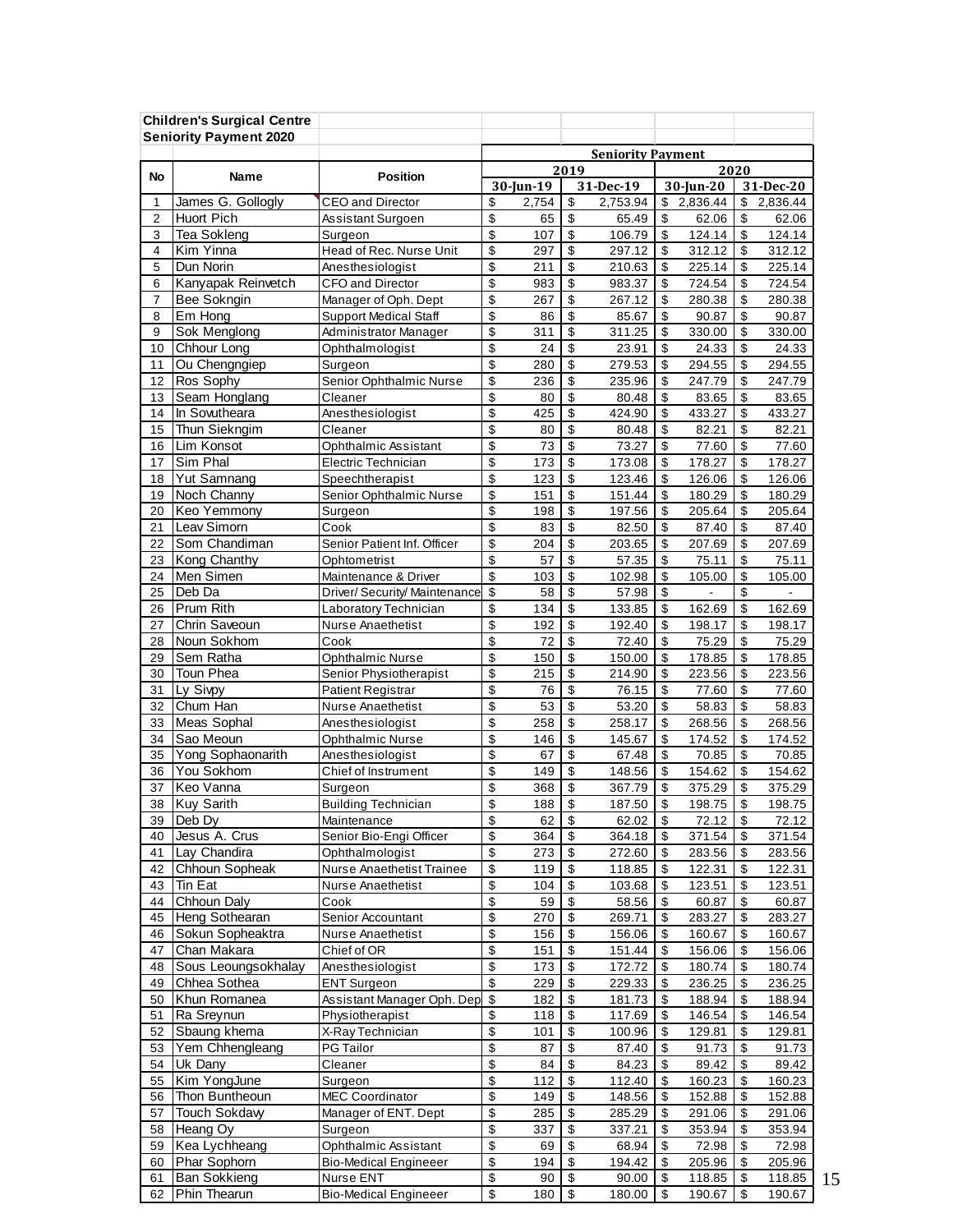| 63  | Tong Vichhorn         | Nurse Anaethetist Trainee    | \$                       | 120                          | \$                       | 120.00                   | \$         | 123.46      | \$<br>123.46                  |
|-----|-----------------------|------------------------------|--------------------------|------------------------------|--------------------------|--------------------------|------------|-------------|-------------------------------|
| 64  | Um Sothea             | Nurse Anaethetist Trainee    | \$                       | 96                           | \$                       | 96.06                    | \$         | 98.94       | \$<br>98.94                   |
| 65  | Ut Daro               | Nurse Anaethetist Trainee    | \$                       | 120                          | \$                       | 120.00                   | \$         | 124.90      | \$<br>124.90                  |
| 66  | Yun Vanna             | Nurse                        | \$                       | 96                           | \$                       | 96.06                    | \$         | 115.38      | \$<br>115.38                  |
| 67  | Leav Srey             | Cook                         | $\overline{\mathbf{s}}$  | 60                           | \$                       | 60.00                    | \$         | 63.46       | \$<br>63.46                   |
| 68  | Phal Sothea           | Senior Inventory Officer     | \$                       | 121                          | \$                       | 121.15                   | \$         |             | \$                            |
| 69  | Chheang Sreyleak      | Cleaner                      | \$                       | 55                           | \$                       | 54.52                    | \$         | 56.25       | \$<br>56.25                   |
| 70  | <b>Buth Buntheoun</b> | Electric Technician          | \$                       | 89                           | \$                       | 89.13                    | \$         | 92.60       | \$<br>92.60                   |
| 71  | Kong Kop              | Manager of Ana. Dept         | $\overline{\mathbf{3}}$  | 178                          | \$                       | 178.27                   | \$         | 185.48      | \$<br>185.48                  |
| 72  | Va Vuthy              | Maintenance                  | \$                       | 54                           | $\overline{\mathcal{L}}$ | 53.65                    | \$         | 55.10       | \$                            |
| 73  | Kam Rany              | Cook & Cleaner (CASC)        | \$                       | 53                           | \$                       | 53.08                    | \$         |             | \$<br>55.10<br>$\blacksquare$ |
| 74  | Im Panha              |                              | \$                       | 87                           | \$                       |                          | \$         |             |                               |
|     |                       | Inventory Officer            |                          |                              |                          | 87.40                    |            | 92.60       | \$<br>92.60                   |
| 75  | Sroun Kimhout         | <b>ENT Surgeon</b>           | \$                       | 65                           | \$                       | 64.64                    | \$         | 105.13      | \$<br>105.13                  |
| 76  | Chheang Ysean         | Nurse                        | \$                       | 87                           | \$                       | 86.54                    | \$         | 100.96      | \$<br>100.96                  |
| 77  | Seoung Dany           | Nurse                        | \$                       | 90                           | \$                       | 90.00                    | \$         | 118.85      | \$<br>118.85                  |
| 78  | Theng Sothyboremey    | Nurse                        | \$                       | 87                           | \$                       | 86.54                    | \$         | 100.96      | \$<br>100.96                  |
| 79  | Thou Romdoul          | Nurse                        | \$                       | 87                           | \$                       | 86.54                    | \$         | 100.96      | \$<br>100.96                  |
| 80  | Tong Vichhay          | Nurse                        | \$                       | 87                           | \$                       | 86.54                    | \$         | 100.96      | \$<br>100.96                  |
| 81  | Pring Rina            | Nurse                        | \$                       | 70                           | \$                       | 69.81                    | \$         | 86.54       | \$<br>86.54                   |
| 82  | Prum Seyla            | Nurse                        | \$                       | 72                           | \$                       | 71.83                    | \$         | 86.54       | \$<br>86.54                   |
| 83  | Soeurn Sreymouy       | Nurse ENT                    | \$                       | 87                           | \$                       | 86.54                    | \$         | 115.38      | \$<br>115.38                  |
| 84  | Sun Yanak             | <b>Ophthalmic Nurse</b>      | \$                       | 158                          | $\overline{\mathbf{e}}$  | 157.50                   | \$         | 186.35      | \$<br>186.35                  |
| 85  | Chhoeng Siengheng     | <b>Internal Auditor</b>      | \$                       | 75                           | \$                       | 74.76                    | \$         | 288.46      | \$<br>288.46                  |
| 86  | Lim Vanny             | Cleaner                      | \$                       | 55                           | \$                       | 55.10                    | \$         | 58.27       | \$<br>58.27                   |
| 87  | Tha Chandaara         | Nurse                        | $\overline{\mathcal{S}}$ | 68                           | \$                       | 67.79                    | \$         | 86.54       | \$<br>86.54                   |
| 88  | Soeurn Youhort        | Data Entry Officer           | \$                       | 53                           | \$                       | 53.08                    | \$         | 72.12       | \$<br>72.12                   |
| 89  | Chamrong Netvesal     | Data Entry Officer           | \$                       | 55                           | \$                       | 54.52                    | \$         | 72.12       | \$<br>72.12                   |
| 90  | Wey Vathana           | Ophthalmological Trainee     | \$                       | 146                          | \$                       | 145.67                   | \$         | 174.52      | \$<br>174.52                  |
| 91  | Chhat Soksakada       | Ophthalmological Trainee     | \$                       | 79                           | \$                       | 78.68                    | \$         | 82.72       | \$<br>82.72                   |
| 92  | Chhun Sambath         | Ophthalmological Trainee     | \$                       | 146                          | \$                       | 145.67                   | \$         | 174.52      | \$<br>174.52                  |
| 93  | Ouk Soleaphy          | Ophthalmologist              | \$                       | 147                          | \$                       | 147.12                   | \$         | 152.88      | \$<br>152.88                  |
| 94  | Nuon Phally           | Cleaner                      | \$                       | 55                           | \$                       | 54.52                    | \$         | 57.69       | \$<br>57.69                   |
| 95  | Lay Bunnim            | Maintenance                  | \$                       | 59                           | \$                       | 58.85                    | \$         | 72.12       | \$<br>72.12                   |
| 96  | Sem Sambath           | X-Ray Technician             | \$                       | 88                           | \$                       | 88.27                    | \$         | 115.38      | \$<br>115.38                  |
| 97  | Horn Theara           | Data Entry Officer           | \$                       | 53                           | \$                       | 52.50                    | \$         | 57.69       | \$<br>57.69                   |
| 98  | Hai Danika            | Nurse ENT                    | \$                       | 66                           | \$                       | 66.35                    | \$         | 95.19       | \$<br>95.19                   |
| 99  | Them Reangsey         | Anesthesiolgist Trainee      | \$                       | 144                          | \$                       | 144.23                   | \$         | 150.00      | \$<br>150.00                  |
| 100 | Pogn Sopheap          | Surgeon                      | \$                       | 260                          | \$                       | 259.62                   | \$         | 264.81      | \$<br>264.81                  |
| 101 | Lindsay Bownik        | Stakeholder Relation Officer | \$                       | $\overline{\phantom{0}}$     | \$                       | 576.92                   | \$         | 594.23      | \$<br>594.23                  |
| 102 | Ken Long              | Surgeon                      | \$                       | $\qquad \qquad \blacksquare$ | \$                       | 288.46                   | \$         | 300.00      | \$<br>300.00                  |
| 103 | Sanh Net              | Head of Cook and Cleaner     | \$                       | ÷,                           | \$                       | 144.23                   | \$         | 150.00      | \$<br>150.00                  |
| 104 | Phai Phasak           | Data Entry Officer           | \$                       |                              | \$                       | 52.50                    | \$         | 57.69       | \$<br>57.69                   |
|     |                       |                              | $\mathsf{\$}$            | $\frac{1}{2}$<br>ä,          | $\overline{\mathcal{S}}$ |                          | $\sqrt{3}$ |             | \$                            |
|     | 105 Doung Thavry      | Nurse                        |                          |                              |                          | 66.35                    |            | 86.54       | 86.54                         |
|     | 106 Chhorn Chaylim    | Nurse                        | \$                       | $\overline{\phantom{a}}$     | \$                       | 66.35                    | \$         | 86.54       | \$<br>86.54                   |
| 107 | Suon Hoksear          | Laboratory Technician        | $\overline{\$}$          | $\overline{a}$               | \$                       | 100.96                   | \$         | 115.38      | \$<br>115.38                  |
|     | 108 Chhorn Dara       | Nurse                        | $\overline{\mathbf{S}}$  | $\overline{\phantom{a}}$     | \$                       | $\blacksquare$           | \$         | 86.54       | \$<br>86.54                   |
|     | 109 Sor Sokra         | Nurse                        | $\overline{\mathbf{S}}$  | -                            | \$                       | $\overline{\phantom{a}}$ | \$         | 86.54       | \$<br>86.54                   |
| 110 | San Sotheany          | Nurse                        | \$                       | $\frac{1}{2}$                | \$                       |                          | \$         | 86.54       | \$<br>86.54                   |
| 111 | Noun Vichet           | Nurse                        | \$                       | L.                           | \$                       | $\overline{a}$           | \$         | 86.54       | \$<br>86.54                   |
|     | 112 Mong Sreypov      | Nurse                        | \$                       | $\blacksquare$               | \$                       | $\blacksquare$           | \$         | 86.54       | \$<br>86.54                   |
|     | 113 Neak Panha        | Accountant                   | \$                       | $\blacksquare$               | \$                       | $\blacksquare$           | \$         | 144.23      | \$<br>144.23                  |
| 114 | Seim Sophearith       | Data Entry Officer           | $\overline{\mathcal{S}}$ | $\overline{\phantom{a}}$     | \$                       | $\blacksquare$           | \$         | 57.69       | \$<br>57.69                   |
| 115 | Keo Lanh              | Inventory Officer            | \$                       | L,                           | \$                       | $\Box$                   | \$         | 86.54       | \$<br>86.54                   |
| 116 | Oel Romdoul           | Nurse                        | \$                       | $\overline{\phantom{0}}$     | \$                       | $\blacksquare$           | \$         | 86.54       | \$<br>86.54                   |
|     | <b>Total</b>          |                              | \$                       | 17,008                       | \$                       | 18,304.24                |            | \$20,139.92 | \$20,139.92                   |
|     |                       |                              |                          |                              |                          |                          |            |             |                               |
|     |                       | Amount                       |                          |                              |                          |                          |            |             |                               |
|     | $2019$ \$             | 35,312.72                    |                          |                              |                          |                          |            |             |                               |
|     | $2020 - $$            | 40,279.84                    |                          |                              |                          |                          |            |             |                               |
|     | Total \$              | 75,592.55                    |                          |                              |                          |                          |            |             |                               |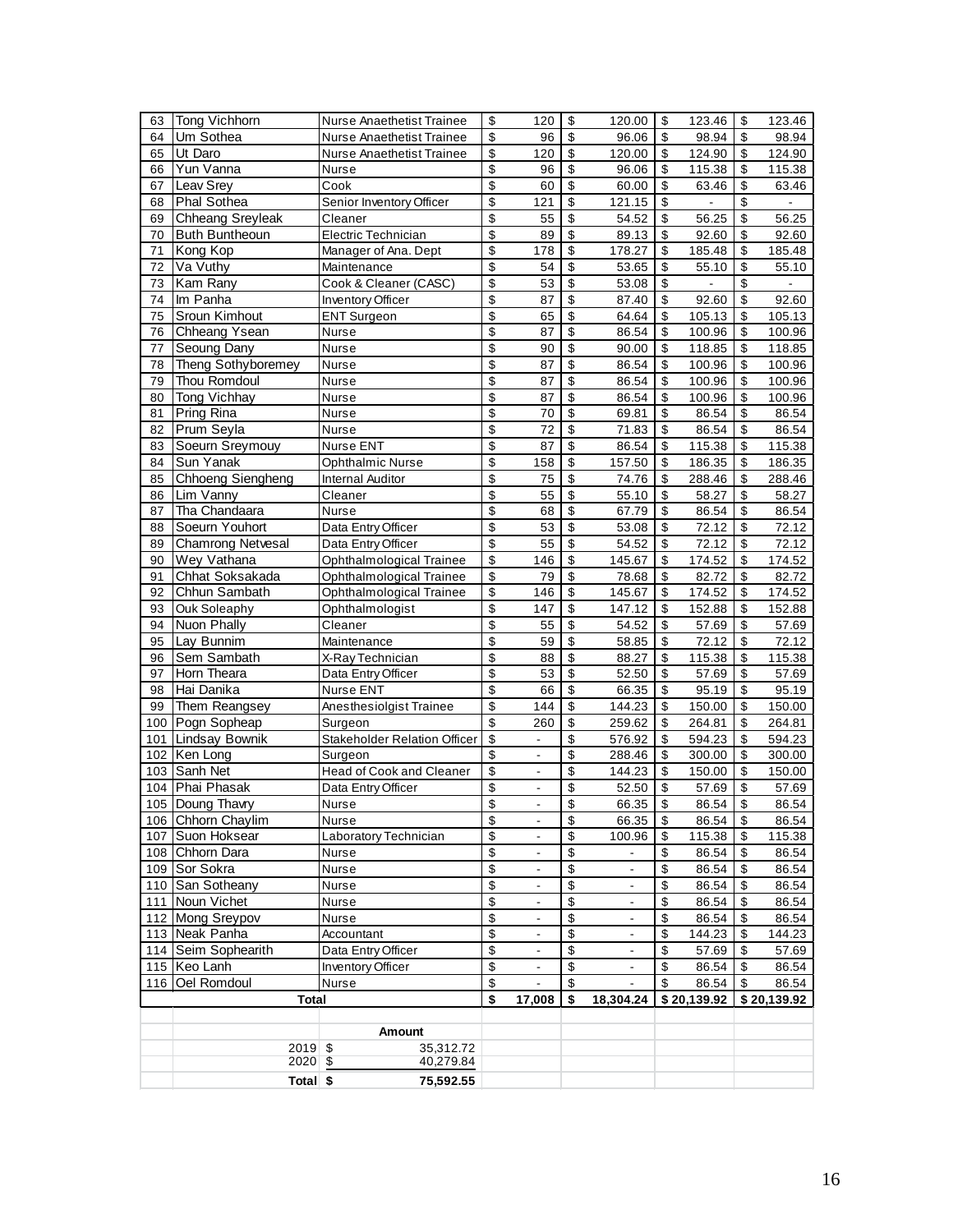| No.                  | $TitI -$ | <b>Staff Name</b><br>Ψ                                          | <b>Position</b>                                          | <b>Status</b><br>÷ |      |
|----------------------|----------|-----------------------------------------------------------------|----------------------------------------------------------|--------------------|------|
| The Management $(2)$ |          |                                                                 |                                                          |                    |      |
| 1                    | Dr.      | James G. Gollogly                                               | CEO and Director                                         |                    |      |
| $\overline{2}$       | Mrs.     | Kanyapak Reinvetch                                              | CFO and Director                                         |                    |      |
|                      |          | <b>Stakeholder Relations (2)</b>                                |                                                          |                    |      |
| 3                    | Ms.      | Christine Jacobson                                              | <b>Stakeholder Relations Officer</b>                     |                    | stop |
| $\overline{4}$       | Ms.      | Lindsay Bownik                                                  | <b>Stakeholder Relations Officer</b>                     |                    |      |
|                      |          | <b>Reconstructive Surgery Department (28)</b>                   |                                                          |                    |      |
| 5                    | Dr.      | Heang Oy                                                        | Manager                                                  |                    |      |
| 6                    | Dr.      | Keo Vanna                                                       | Surgeon                                                  |                    |      |
| $\overline{7}$       | Dr.      | Soum Ratha                                                      | Surgeon                                                  |                    | stop |
| 8                    | Dr.      | Ken Long                                                        | Surgeon                                                  |                    |      |
| 9                    | Dr.      | Pogn Sopheap                                                    | Surgeon                                                  |                    |      |
| 10                   | Dr.      | Tho Ly                                                          | Surgeon                                                  |                    | stop |
| 11                   | Dr.      | Ou ChengNgiep                                                   | Surgeon                                                  | part-time          |      |
| 12                   | Dr.      | Keo Yemmony                                                     | Surgeon                                                  | part-time          |      |
| 13                   | Dr.      | Tea SokLeng                                                     | Surgeon                                                  | part-time          |      |
| 14                   | Dr.      | Kim Yong June                                                   | Surgeon                                                  | part-time          |      |
| 15                   | Dr.      | <b>Hourt Pich</b>                                               | <b>Assistant Surgeon Trainee</b>                         | part-time          |      |
| 16                   | Dr.      | <b>James Shelton</b>                                            | Orthopedic Fellow                                        |                    |      |
| 17                   | Dr.      | Sara Shelton                                                    | Orthopedic Fellow                                        |                    |      |
| 18                   | Dr.      | Lee Linghong                                                    | Orthopedic Fellow                                        |                    | stop |
| 19                   | Dr.      | Chamroeun Phallida                                              | <b>DES Surgery Trainee</b>                               | <b>DES</b> Surgery | stop |
| 20                   | Dr.      | Ea Menghort                                                     | <b>DES Surgery Trainee</b>                               | <b>DES Surgery</b> | stop |
| 21                   | Dr.      | Oeng Sampor                                                     | <b>DES Surgery Trainee</b>                               | <b>DES Surgery</b> | stop |
| 22                   | Dr.      | Seng Kaing                                                      | <b>DES Surgery Trainee</b>                               | <b>DES Surgery</b> | stop |
| 23                   | Dr.      | Ly Hokleang                                                     | <b>DES Surgery Trainee</b>                               | <b>DES</b> Surgery | stop |
| 24                   | Dr.      | Uy Layhour                                                      | <b>DES Surgery Trainee</b>                               | <b>DES</b> Surgery | stop |
| 25                   | Dr.      | Taing Leangchhun                                                | <b>DES Surgery Trainee</b>                               | <b>DES Surgery</b> | stop |
| 26                   | Dr.      | Heng Lymeymey                                                   | <b>DES Surgery Trainee</b>                               | <b>DES Surgery</b> | stop |
| 27                   | Dr.      | Kit Bunvath                                                     | <b>DES Surgery Trainee</b>                               | <b>DES</b> Surgery | stop |
| 28                   | Dr.      | Seng Vuthy                                                      | <b>DES Surgery Trainee</b>                               | <b>DES</b> Surgery | stop |
| 29                   | Dr.      | Nhek Rathanavong                                                | <b>DES Surgery Trainee</b>                               | <b>DES</b> Surgery | stop |
| 30                   | Dr.      | Chan Sanha                                                      | <b>DES Surgery Trainee</b>                               | <b>DES</b> Surgery |      |
| 31                   | Dr.      | Ouk Sovanvichetra                                               | <b>DES Surgery Trainee</b><br><b>DES Surgery Trainee</b> | <b>DES</b> Surgery |      |
| $\overline{32}$      | Dr.      | <b>Bunly Bunnarith</b><br><b>Reconstructive Nurse Unit (19)</b> |                                                          | <b>DES</b> Surgery |      |
| 33                   | Mr.      | Kim Yinna                                                       | Head of Reconstructive Nurse Unit                        |                    |      |
| 34                   | Mr.      | Chan Maraka                                                     | Senior Nurse                                             |                    |      |
| 35                   | Ms.      | Horm Sophal                                                     | Senior Nurse                                             |                    | stop |
| 36                   | Mr.      | You Sokhom                                                      | Senior Nurse                                             |                    |      |
| 37                   | Mr.      | Yun Vanna                                                       | Nurse                                                    |                    |      |
| 38                   | Ms.      | Theng Sothybormey                                               | Nurse                                                    |                    |      |
| 39                   | Mr.      | <b>Tong Vichhay</b>                                             | Nurse                                                    |                    |      |
| 40                   | Ms.      | Chheang Ysean                                                   | Nurse                                                    |                    |      |
| 41                   | Ms.      | Thou Romduol                                                    | Nurse                                                    |                    |      |
| 42                   | Ms.      | Pring Rina                                                      | Nurse                                                    |                    |      |
| 43                   | Mr.      | Tha Chandara                                                    | Nurse                                                    |                    |      |
| 44                   | Ms.      | Doung Thavry                                                    | Nurse                                                    |                    |      |
| 45                   | Mr.      | Chhorn Dara                                                     | Junior Nurse                                             |                    |      |
| 46                   | Ms.      | Mong Sreypov                                                    | Junior Nurse                                             |                    |      |
| 47                   | Ms.      | <b>Hin Pisey</b>                                                | Junior Nurse                                             |                    | stop |
| 48                   | Ms.      | Kim Theary                                                      | Junior Nurse                                             |                    | stop |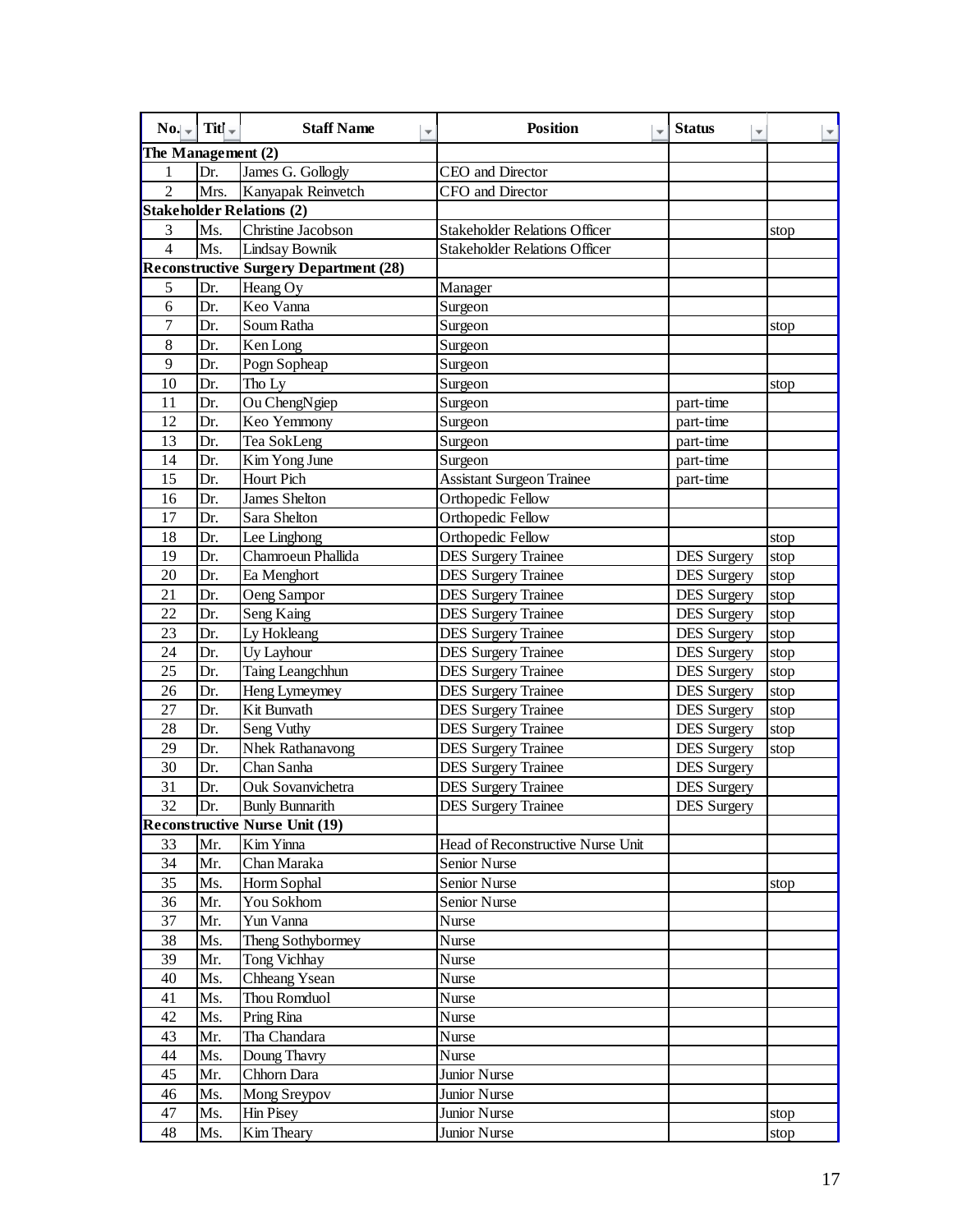| 49                         | Mrs.       | Em Hang                                | <b>Support Medical Staff</b>                        |           |      |
|----------------------------|------------|----------------------------------------|-----------------------------------------------------|-----------|------|
| 50                         | Mrs.       | Yim Chheng Leang                       | <b>PG</b> Tailor                                    |           |      |
| 51                         | Mr.        | Sbaung Khema                           | X'ray Technician                                    |           |      |
| 52                         | Mr.        | Sem Sambath                            | X'ray Technician                                    |           |      |
| Physiotherapy Unit (3)     |            |                                        |                                                     |           |      |
| 53                         | Mr.        | Tuon Phea                              | Senior Physiotherapist                              |           |      |
| 54                         | Mrs.       | Ra Srey Non                            | Physiotherapist                                     |           |      |
| 55                         | Mr.        | Hy Seyha                               | Physiotherapist                                     |           | stop |
| Laboratory Unit (3)        |            |                                        |                                                     |           |      |
| 56                         | Mr.        | Ly Phanny                              | Senior Laboratory Technician                        |           | stop |
| 57                         | Mr.        | Prum Rith                              | Laboratory Technician                               |           |      |
| 58                         | Mr.        | Soun Hoksear                           | Laboratory Technician                               |           |      |
|                            |            | <b>Anaesthesiology Department (30)</b> |                                                     |           |      |
| 59                         | Mr.        | Kong Kop                               | Manager                                             |           |      |
| 60                         | Dr.        | In Sovutheara                          | Anesthesiologist                                    |           |      |
| 61                         | Dr.        | Meas Sophal                            | Anesthesiologist                                    |           |      |
| 62                         | Dr.        | Dun Norin                              | Anesthesiologist                                    |           |      |
| 63                         | Dr.        | Yong Sophoanarith                      | Anesthesiologist                                    |           |      |
| 64                         | Dr.        | Sous LeoungSokhalay                    | Anesthesiologist                                    |           |      |
| 65                         | Dr.        | Theme Reangsey                         | <b>Anesthetist Trainee</b>                          |           |      |
| 66                         | Dr.        | Naomi Ting Sing Jiun                   | <b>Anesthetist Fellow</b>                           |           | stop |
| 67                         | Dr.        | Rin Vanreach                           | <b>DES</b> Anesthetist Trainee                      | DES Anes. | stop |
| 68                         | Dr.        | Pring Kimchhey                         | <b>DES</b> Anesthetist Trainee                      | DES Anes. | stop |
| 69                         | Dr.        | Tan Valy                               | <b>DES</b> Anesthetist Trainee                      | DES Anes. | stop |
| 70                         | Dr.        | Sar Chandara                           | <b>DES</b> Anesthetist Trainee                      | DES Anes. | stop |
| 71                         | Dr.        | Chheang Panha                          | <b>DES</b> Anesthetist Trainee                      | DES Anes. | stop |
| 72                         | Dr.        | Hok Lyheang                            | <b>DES</b> Anesthetist Trainee                      | DES Anes. | stop |
|                            |            |                                        |                                                     |           |      |
| 73                         | Dr.        | Nheb Wichny                            | <b>DES</b> Anesthetist Trainee                      | DES Anes. | stop |
| 74                         | Dr.        | Nhet Phirun                            | <b>DES</b> Anesthetist Trainee                      | DES Anes. | stop |
| 75                         | Dr.        | <b>Bun Aphivat</b>                     | <b>DES</b> Anesthetist Trainee                      | DES Anes. | stop |
| 76                         | Dr.        | Y Sonita                               | <b>DES</b> Anesthetist Trainee                      | DES Anes. | stop |
| 77                         | Mr.        | Chum Han (Hrly)                        | Nurse Anaethetist                                   | part-time |      |
| 78                         | Mr.        | Tin Eat (Hrly)                         | Nurse Anaethetist                                   | part-time |      |
| 79                         | Mr.        | Chrin Savoeun                          | <b>Nurse Anaethetist</b>                            |           |      |
| 80                         | Mrs.       | Sokun Sopheaktra                       | <b>Nurse Anaethetist</b>                            |           |      |
| 81                         | Mr.        | Ut Daro                                | Nurse Anaethetist                                   |           |      |
| 82                         | Mr.        | Tong Vicchorn                          | Nurse Anaethetist                                   |           |      |
| 83                         | Mr.        | Chhuon Sopheak                         | Nurse Anaethetist                                   |           |      |
| 84                         | Mr.        | Um Sothea                              | Nurse Anaethetist                                   |           |      |
| 85                         | Mr.        | Prum Seyla                             | <b>Nurse Anaethetist Trainee</b>                    |           |      |
| 86                         | Mr.        | Noun Vichet                            | <b>Nurse Anaethetist Trainee</b>                    |           |      |
| 87                         | Mrs.       | Pun Sreyroth                           | <b>Nurse Anaethetist Trainee</b>                    |           | stop |
| 88                         | Ms.        | Vong Vanndy                            | <b>Nurse Anaethetist Trainee</b>                    |           | stop |
| <b>ENT</b> Department (10) |            |                                        |                                                     |           |      |
| 89                         | Dr.        | <b>Touch Sokdavy</b>                   | <b>ENT</b> Surgeon                                  |           |      |
| 90                         | Dr.        | Chhea Sothea                           | <b>ENT Surgeon Trainee</b>                          |           |      |
| 91                         | Dr.        | Sroun KimHout                          | <b>ENT Surgeon Trainee</b>                          | part-time |      |
| 92                         | Mrs.       | <b>Ban Sokkieng</b>                    | <b>ENT Nurse</b>                                    |           |      |
| 93                         | Ms.        | Soeung Dany                            | <b>ENT Nurse</b>                                    |           |      |
| 94                         | Ms.        | Soeurn Sreymouy                        | <b>ENT Nurse</b>                                    |           |      |
| 95                         | Mrs.       | Ham Leakhena                           | <b>ENT Nurse</b>                                    |           | stop |
| 96                         | Mrs.       | Hai Danika                             | <b>ENT Nurse</b>                                    |           |      |
| 97<br>98                   | Mr.<br>Ms. | <b>Yut Samnang</b><br>Toun Savin       | Speech Therapist<br><b>Speech Therapist Trainee</b> |           | stop |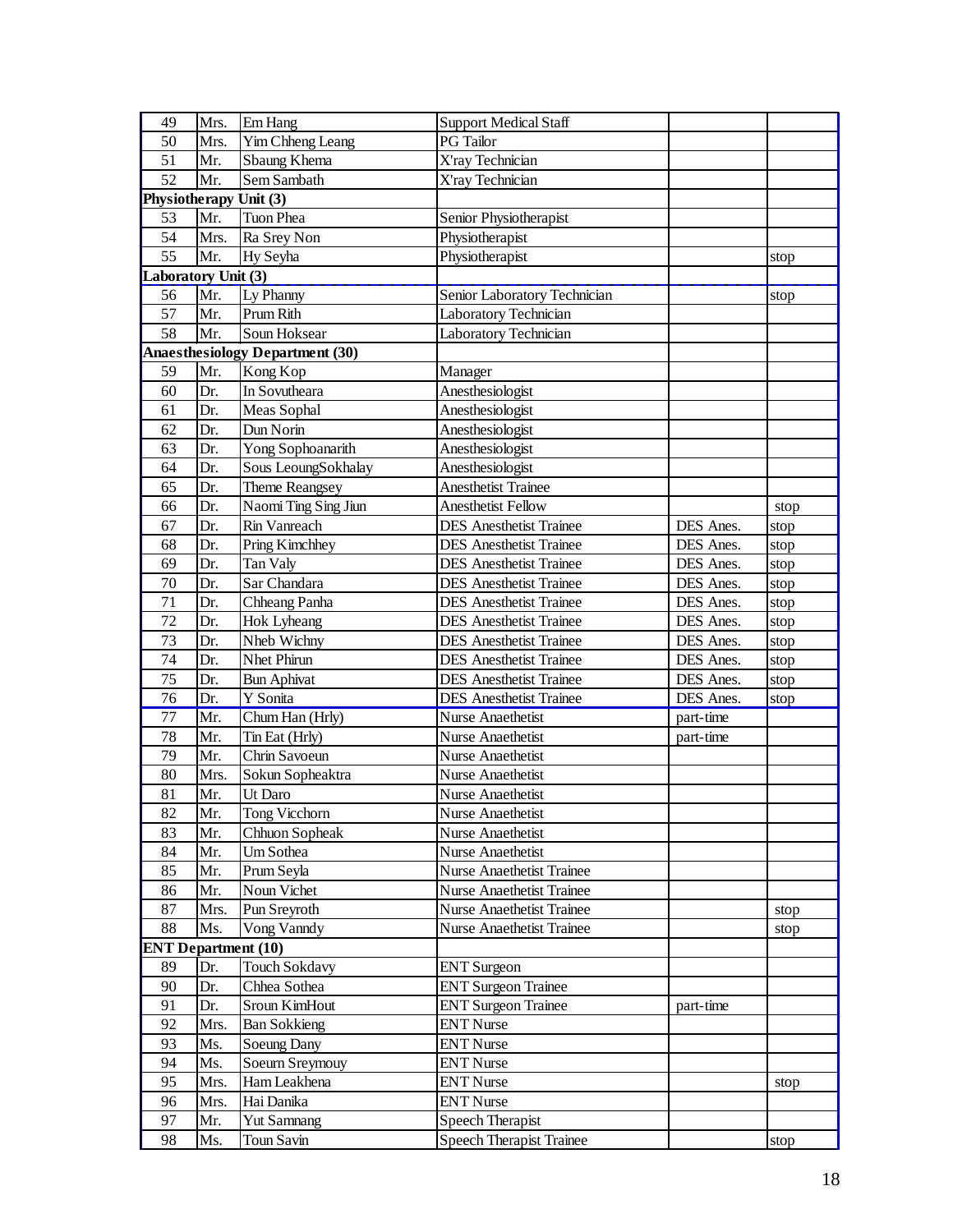|                    |      | <b>Ophthalmology Department (9)</b>  |                                    |           |      |
|--------------------|------|--------------------------------------|------------------------------------|-----------|------|
| 99                 | Mrs. | <b>Bee Sokngin</b>                   | Manager of Ophthalmology Dept.     |           |      |
| 100                | Mr.  | Khun Romanea                         | Assistant Manager of Oph. Dept     |           |      |
| 101                | Dr.  | Chhour Long (Hrly)                   | Ophthalmologist                    | part-time |      |
| 102                | Dr.  | Lay ChanDira                         | Ophthalmologist                    |           |      |
| 103                | Dr.  | Sea Bunseng                          | Ophthalmologist                    |           | stop |
| 104                | Dr.  | Ouk Soleaphy                         | Ophthalmologist                    | half-time |      |
| 105                | Dr.  | Wey Vathana                          | <b>Ophthalmologist Trainee</b>     |           |      |
| 106                | Dr.  | Chhat Soksakada                      | <b>Ophthalmologist Trainee</b>     | part-time |      |
| 107                | Dr.  | Chhun Sambath                        | <b>Ophthalmologist Trainee</b>     |           |      |
|                    |      | <b>Ophthalmic Nurse Unit (13)</b>    |                                    |           |      |
| 108                | Ms.  | Kong Chanthy (Hrly)                  | Ophthometrist                      | part-time |      |
| 109                | Ms.  | Noch Channy                          | Chief of Ophthalmic OR             |           |      |
| 110                | Mrs. | Ros Sophy                            | Senior Ophthlmic Nurse             |           |      |
| 111                | Mr.  | Sao Moeun                            | <b>Ophthalmic Nurse</b>            |           |      |
| 112                | Mr.  | Sem Ratha                            | <b>Ophthalmic Nurse</b>            |           |      |
| 113                | Ms.  | Sun Yannak                           | <b>Ophthalmic Nurse</b>            |           |      |
| 114                | Mr.  | Tep Buntherm                         | <b>Ophthalmic Nurse</b>            |           | stop |
| 115                | Ms.  | Chhorn Chhaylim                      | Junior Ophthalmic Nurse            |           |      |
| 116                | Ms.  | <b>Ban Sotheany</b>                  | Junior Ophthalmic Nurse            |           |      |
| 117                | Ms.  | Sor Sokra                            | Junior Ophthalmic Nurse            |           |      |
| 118                | Ms.  | Chhun Lina                           | Junior Ophthalmic Nurse            |           | stop |
| 119                | Ms.  | Mong Pichmony                        | Junior Ophthalmic Nurse            |           | stop |
| 120                | Mr.  | Tep Tola                             | Junior Ophthalmic Nurse            |           | stop |
|                    |      | <b>Ophthalmic Assistant (3)</b>      |                                    |           |      |
| 121                | Mrs. | Cheang Somphea                       | Ophthalmic Assistant               |           | stop |
| 122                | Mr.  | Kea Lychheang                        | Ophthalmic Assistant               |           |      |
| 123                | Ms.  | Lim KamSort                          | Ophthalmic Assistant               |           |      |
|                    |      | <b>Administration Department (1)</b> |                                    |           |      |
| 124                | Mr.  | Sok Menglong                         | <b>Administration Manager</b>      |           |      |
| Inventory Unit (2) |      |                                      |                                    |           |      |
| 125                | Mr.  | Phal Sothea                          | Senior Inventory Officer           |           |      |
| 126                | Mr.  | Im Panha                             | <b>Inventory Officer</b>           |           |      |
|                    |      | <b>Patient Information Unit (10)</b> |                                    |           |      |
| 127                | Mr.  | Som ChanDiman                        | Senior Patient Information Officer |           |      |
| 128                | Mr.  | Chan Sameoun                         | <b>Patient Information Officer</b> |           | stop |
| 129                | Mr.  | Ly SivPy                             | Patient Registrar                  |           |      |
| 130                | Mr.  | Soeun Youhort                        | Data Entry Officer                 |           |      |
| 131                | Mr.  | <b>Chamrong Netvisal</b>             | Data Entry Officer                 |           |      |
| 132                | Mr   | Mao Hak Senghuot                     | Data Entry Officer                 |           | stop |
| 133                | Mr.  | Phai Phasak                          | Data Entry Officer                 |           |      |
| 134                | Mr.  | Kheng Rathanak                       | Data Entry Officer                 |           | stop |
| 135                | Mr   | Horn Theara                          | Data Entry Officer                 |           |      |
| 136                | Mr   | Sean Phearith                        | Data Entry Officer                 |           |      |
|                    |      | Bio-Engineering Unit (12)            |                                    |           |      |
| 137                | Mr.  | Jesus A. Cruz                        | Head of Engineering Unit           |           |      |
| 140                | Mr.  | Kuy Sarith                           | Senior Building Technician         |           |      |
| 139                | Mr.  | Phin Thearun                         | Senior Bio-Medical Engineer        |           |      |
| 138                | Mr.  | Phar Sophon                          | Senior Bio-Medical Engineer        |           |      |
| 140                | Mr.  | Sim Phal                             | Senior Electrician                 |           |      |
| 139                | Mr.  | <b>Buth Buntheoun</b>                | Electrician                        |           |      |
| 141                | Mr   | Lay Bunnim                           | Maintenance                        |           |      |